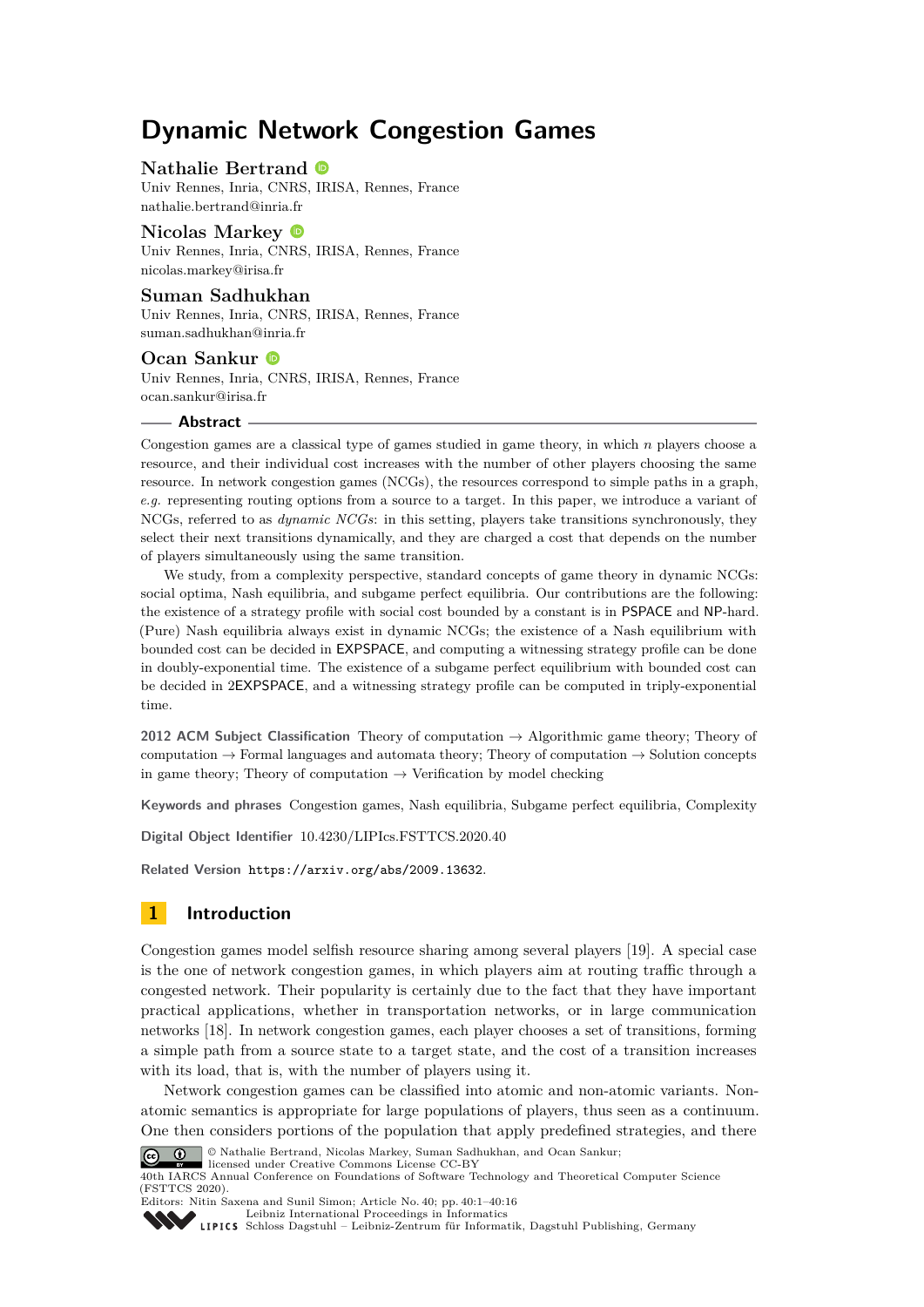#### **40:2 Dynamic Network Congestion Games**

is no such thing as the effect of an individual player on the cost of others. In contrast, in atomic games, the number of players is fixed, and each player may significantly impact the cost other players incur. We only focus on atomic games in this paper.

**Network congestion games.** Network congestion games, also called atomic selfish routing games in the literature, were first considered by Rosenthal [\[19\]](#page-15-0). These games are defined by a directed graph, a number of pairs of source-target vertices, and non-decreasing cost functions for each edge in the graph. For each source-target pair, a player must choose a route from the source to the target vertex. Given their choice of simple paths, the cost incurred by a player depends on the number of other players that choose paths sharing edges with their path, and on the cost functions of these edges. In this setting, a Nash equilibrium maps each player to a path in such a way that no player has an incentive to deviate: they cannot decrease their cost by choosing a different path.

Rosenthal proved that they are potential games, so that Nash equilibria always exist. Monderer and Shapley [\[16\]](#page-15-3) studied in a more general way potential games, and explained how to iteratively use best-response strategies to converge to an equilibrium. Interestingly, under reasonable assumptions on the cost functions, Bertsekas and Tsitsiklis established that there is a direct correspondence between equilibria in selfish routing and distributed shortest-path routing, which is used in practice for packet routing in computer networks [\[7\]](#page-14-0). We refer the interested reader to [\[20\]](#page-15-4) for an introduction and many basic results on general routing games.

A natural question is whether selfish routing is very different from a routing strategy decided by a centralized authority. In other words, how far can a selfish optimum be from the social optimum, in which players would cooperate. The notion of price of anarchy, first proposed by Koutsoupias and Papadimitriou [\[13\]](#page-15-5), is the ratio of the worst cost of a Nash equilibrium and the cost of the social optimum. This measures how bad Nash equilibria can be. In the context of network congestion games, the price of anarchy was first studied by Suri *et al.* [\[21\]](#page-15-6), establishing an upper bound of  $\frac{5}{2}$  when all cost functions are affine. A refined upper bound was provided by Awerbuch *et al.* [\[5\]](#page-14-1). Bounds on the dual notion of price of stability, which is the ratio of the cost of a best Nash equilibrium and the cost of the social optimum was also studied for routing games [\[1\]](#page-14-2).

**Timing aspects.** Several works investigated refinements of this setting. In [\[10\]](#page-15-7), the authors study network congestion games in which each edge is traversed with a fixed duration independent of its load, while the cost of each edge depends on the load. The model is thus said to have *time-dependent* costs since the load depends on the times at which players traverse a given edge. The authors prove the existence of Nash equilibria by reduction to the setting of [\[19\]](#page-15-0). An extension of this setting with timed constraints was studied in [\[2,](#page-14-3) [3\]](#page-14-4).

The setting of fixed durations with time-dependent costs is interesting in applications where the players sharing a resource (an edge) see their quality of service decrease, while the time to use the resource is unaffected [\[3\]](#page-14-4). This might be the case, for instance, in some telecommunication and multimedia streaming applications. Timing also appears, for instance, in [\[17,](#page-15-8) [14\]](#page-15-9) where the load affects travel times and players' objective is to minimize the total travel time. Other works focus on flow models with a timing aspect [\[12,](#page-15-10) [8\]](#page-14-5).

**Dynamic network congestion games.** In classical network congestion games, including those mentioned above, players choose their strategies (*i.e.,* their *simple* paths) in one shot. However, it may be interesting to let agents choose their paths *dynamically*, that is, step by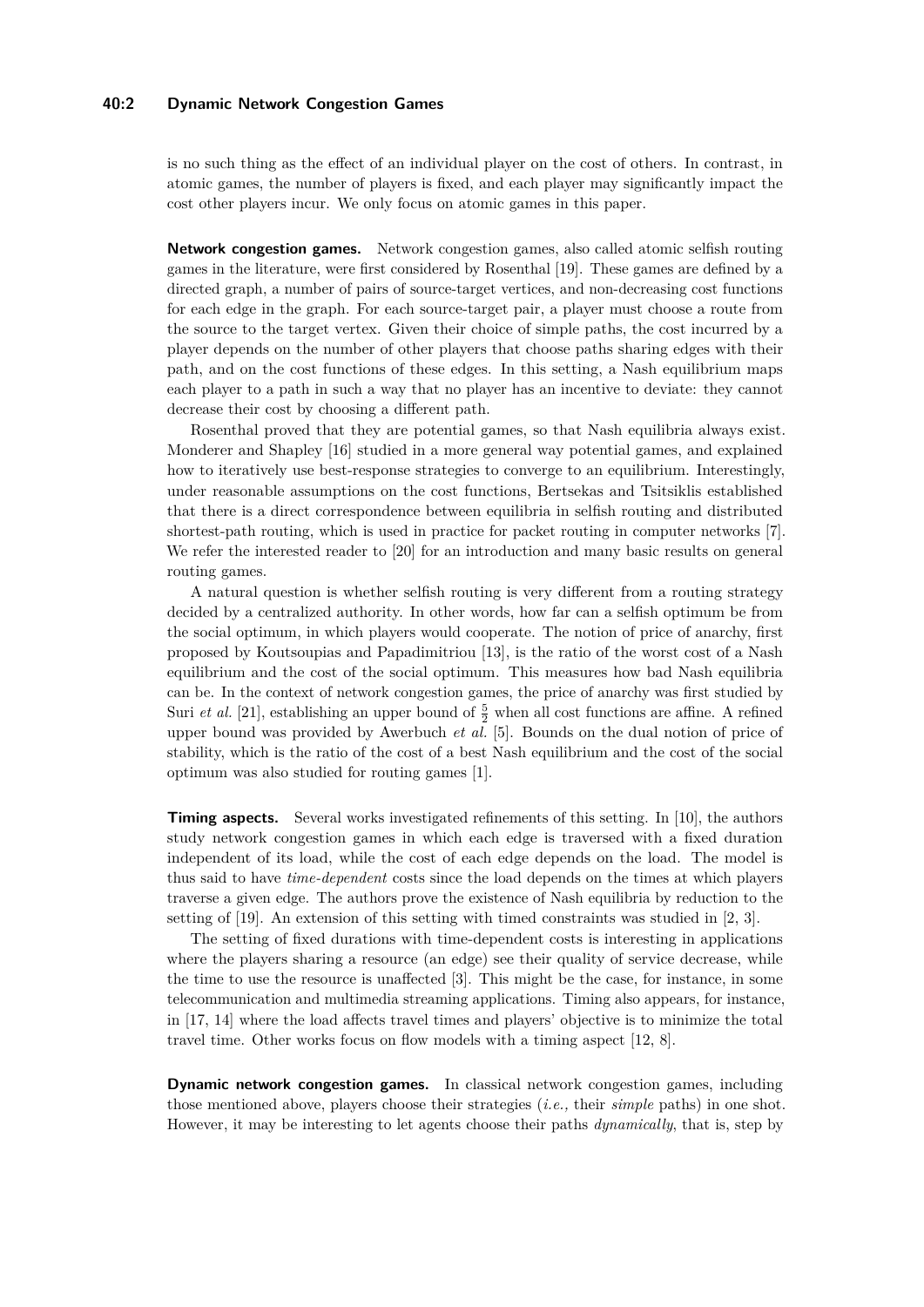#### **N. Bertrand, N. Markey, S. Sadhukhan, and O. Sankur 1998 1998 1998 1998 1998 1998 10:3**

step, by observing other players' previous choices. In this paper, we study network congestion games with time-dependent costs as in [\[10\]](#page-15-7), but with unit delays, and in a dynamic setting. More precisely, at each step, each of the players simultaneously selects the edge they want to take; each player is then charged a cost that depends on the load of the edge they selected, and traverses that edge in one step. We name these games *dynamic network congestion games* (dynamic NCGs in short); the behaviour of the players in such games is formalized by means of *strategies*, telling the players what to play depending of the current configuration. Notice that, because congestion effect applies to edges used *simultaneously* by several players, taking cycles can be interesting in dynamic NCGs, which makes our setting more complex than most NCG models [\[4,](#page-14-6) [10,](#page-15-7) [19,](#page-15-0) [20\]](#page-15-4).

Such a dynamic setting was studied in [\[4\]](#page-14-6) for resource allocation games, which extends [\[19\]](#page-15-0) with dynamic choices. A more detailed related work appears at the end of this section.

**Standard solution concepts.** We study classical solution concepts on dynamic network congestion games. A strategy profile (*i.e.*, a function assigning a strategy to each player) is a *Nash Equilibrium* (NE) when each single strategy is an optimal response to the strategies of the other players; in other terms, under such a strategy profile, no player may lower their costs by unilaterally changing their strategies. Notice that NEs need not exist in general, and when they exist, they may not be unique. In the setting of dynamic games, Nash Equilibria are usually enforced using *punishing strategies*, by which any deviating player will be punished by all other players once the deviation has been detected. However, such punishing strategies may also increase the cost incurred to the punishing players, and hence do not form a credible threat; *Subgame-Perfect Equilibria* (SPEs) refine NEs and address this issue by requiring that the strategy profile is an NE along any play.

NEs and SPEs aim at minimizing the individual cost of each player (without caring of the others' costs); in a collaborative setting, the players may instead try to lower the social cost, i.e., the sum of the costs incurred to all the players. Strategy profiles achieving this are called *social optima* (SO). Obviously, the social cost of NEs and SPEs cannot be less than that of the social optimum; the *price of anarchy* measures how bad selfish behaviours may be compared to collaborative ones.

**Our contributions.** We take a computational-complexity viewpoint to study dynamic network congestion games. We first establish the complexity of computing the social optimum, which we show is in PSPACE and NP-hard. We then prove that best-response strategies can be computed in polynomial time, and that dynamic NCGs are potential games, thereby showing the existence of Nash equilibria in any dynamic NCG; this also shows that some Nash equilibrium can be computed in pseudo-polynomial time. We then give an EXPSPACE (resp. 2EXPSPACE) algorithm to decide the existence of Nash Equilibria (resp. Subgame-Perfect Equilibria) whose costs satisfy given bounds. This allows us to compute best and worst such equilibria, and then the price of anarchy and the price of stability.

Note that some of the high complexities follow from the binary encoding of the number of players, which is the main input parameter. For instance, the exponential-space complexity drops to pseudo-polynomial time for a fixed number of players. This parameter becomes important since we advocate the study of computational problems, such as computing Nash equilibria with a given cost bound. We also believe that computing precise values for price of anarchy and the price of stability is interesting, rather than providing bounds on the set of all instances as in *e.g.* [\[21\]](#page-15-6).

Omitted proofs can be found in the corresponding arXiv article [\[6\]](#page-14-7).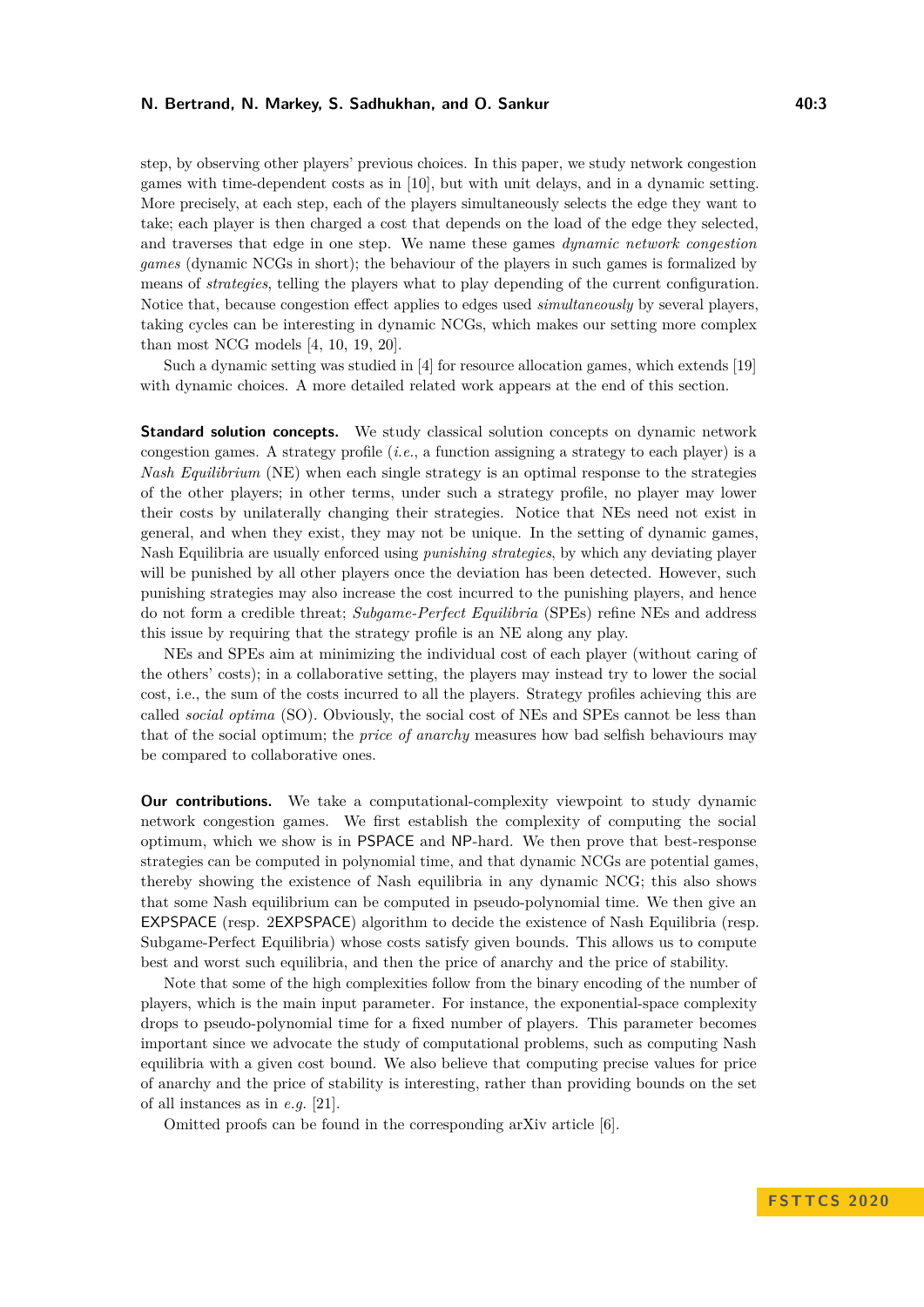#### **40:4 Dynamic Network Congestion Games**

**Comparison with related work.** The works closest to our setting are [\[10,](#page-15-7) [4,](#page-14-6) [2,](#page-14-3) [3\]](#page-14-4). As in [10, [3\]](#page-14-4), we establish the existence of Nash equilibria using potential games. Unlike [\[10\]](#page-15-7), we cannot obtain this result immediately by reducing our games to congestion games [\[19\]](#page-15-0) since the lengths of the strategies cannot be bounded *a priori*. Moreover, the best-response problem has a polynomial-time solution in our setting while the problem is NP-hard both in [\[10,](#page-15-7) [3\]](#page-14-4). In [\[10\]](#page-15-7), this is due to the possibility of having arbitrary durations, while the source of complexity in [\[2,](#page-14-3) [3\]](#page-14-4) is due to the use of timed automata. Thus, our setting offers a simpler way of expressing timings, and avoids their high complexity for this problem.

Dynamic choices were studied in [\[4\]](#page-14-6) but with a different cost model. Moreover, network congestion games can only be reduced to such a setting given an a priori bound on the length of the paths. So we cannot directly transfer any of their results to our setting. Dynamic choices were also studied in [\[10\]](#page-15-7) in the setting of coordination mechanisms which are local policies that allow one to sequentialize traffic on the edges.

## **2 Preliminaries**

### **2.1 Dynamic network congestion games**

Let  $\mathcal F$  be the family of non-decreasing functions from  $\mathbb N$  to  $\mathbb N$  that are piecewise-affine, with finitely many pieces. We assume that each  $f \in \mathcal{F}$  is represented by the endpoints of intervals, and the coefficients, all encoded in binary. An arena for dynamic network congestion games is a weighted graph  $A = \langle V, E, \text{src}, \text{tgt}\rangle$ , where *V* is a finite set of states,  $E: V \times V \to F$  is a partial function defining the cost of edges, and src and tgt are a source- and a target state in *V* . It is assumed throughout this paper that tgt has only a single outgoing transition, which is a self-loop with constant cost function  $x \mapsto 0$ . We also assume that tgt is reachable from all other states.

A dynamic network congestion game (dynamic NCG for short) is a pair  $\mathcal{G} = \langle \mathcal{A}, n \rangle$  where A is an arena as above and  $n \in \mathbb{N}$  is the (binary-encoded) number of players. In a dynamic network congestion game, all players start from src and simultaneously select the edges they want to traverse, with the aim of reaching the target state with minimal individual accumulated cost. Taking an edge  $e = (v, f, v')$  has a cost  $f(l)$ , where *l* is the number of players simultaneously using edge *e*. The cost function of edge *e* is denoted by f*e*. We let  $\kappa = \max_{e \in E} f_e(n)$ , which is the maximal cost that a player may endure along one edge.

Our setting differs from classical network congestion games [\[20\]](#page-15-4) mainly in two respects:

- first, the game is played in rounds, during which all players take exactly one transition;  $\blacksquare$ the number of players using an edge *e* is measured *dynamically*, at each round;
- second, during the play, players may adapt their choices to what the other players have  $\equiv$ been doing in the previous rounds.

<span id="page-3-0"></span>I Remark 1. In this work, we mainly focus on the *symmetric* case, where all players have the same source and target. This is because we take a parametric-verification point of view, with



**Figure 1** Representation of an arena for a dynamic NCG (loop omitted on tet).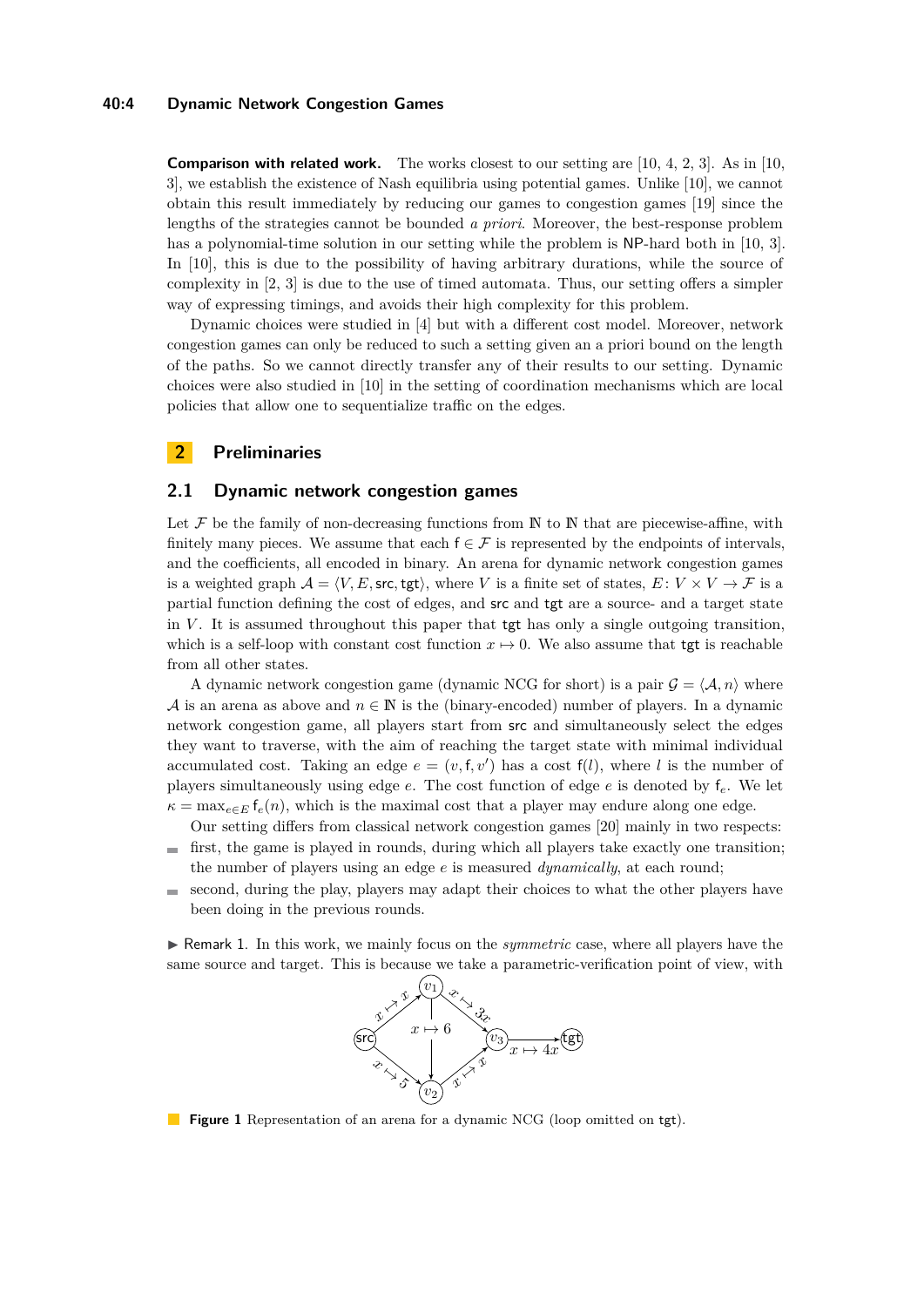the (long-term) aim of checking properties of dynamic NCGs for arbitrarily many players. An important consequence of this choice is that the number of players now is encoded in binary, which results in an exponential blow-up in the number of configurations of the game (compared to the asymmetric setting).

**Semantics as a concurrent game.** For any  $k \in \mathbb{N}$ , we write  $\llbracket k \rrbracket = \{i \in \mathbb{N} \mid 1 \le i \le k\}.$ A *configuration* of a dynamic network congestion game  $\langle A, n \rangle$  is a mapping  $c : \llbracket n \rrbracket \to V$ , indicating the position of each player in the arena. We define  $c_{\text{src}}$ :  $i \in [n] \mapsto \text{src}$  and  $c_{\text{tet}}: i \in \llbracket n \rrbracket \mapsto \text{tgt}$  as the initial and target configurations, respectively.

With  $\langle A, n \rangle$ , we first associate a multi-weighted graph  $\mathcal{M} = \langle C, T \rangle$ , where  $C = V^{\llbracket n \rrbracket}$  is the set of all configurations and  $T \subseteq C \times \mathbb{N}^{n} \times C$  is a set of edges, defined as follows: there is an edge  $(c, w, c')$  in *T* if, and only if, there exists a collection  $\mathbf{e} = (e_i)_{i \in [n]}$  of edges of *E* such that for all  $i \in [n]$ , writing  $e_i = (v_i, f_i, v'_i)$  and  $u_i = #\{j \in [n] \mid e_j = e_i\}$ , we have  $c(i) = v_i$ ,  $c'(i) = v'_i$ , and  $w(i) = f_i(u_i)$ . We denote this edge with  $c \stackrel{e}{\Rightarrow} c'$ . We may omit to mention **e** since it can be obtained from *c* and *c*'; similarly, we write  $\text{cost}_i(c, c')$  for  $w(i)$ .

Two edges  $(c, w, c')$  and  $(d, x, d')$ , in that order, are said to be *consecutive* whenever  $d = c'$ . Given a configuration *c*, a *path* from *c* in a dynamic network congestion game is either the single configuration *c* (we call this a trivial path) or a non-empty, finite or infinite sequence of consecutive edges  $\rho = (t_j)_{1 \leq j < |\rho|}$  in M, where  $t_1$  is a transition from *c*; the size of a path  $\rho$  is one for trivial paths, and  $|\rho| \in \mathbb{N} \cup \{+\infty\}$  otherwise. We write Paths( $\langle A, n \rangle, c$ ) and Paths<sup>ω</sup>( $\langle A, n \rangle$ , *c*) for the set of finite and infinite paths from *c* in  $\langle A, n \rangle$ , respectively.

With each path  $\rho = (c_j, w_j, c'_j)_j$ , and each player  $i \in [\![n]\!]$ , we associate a *cost*, written  $\mathcal{L}(\epsilon)$ , which is zero for trivial paths,  $\epsilon$  as for infinite paths along which  $\epsilon$  (*i*),  $\ell$  to for  $\text{cost}_i(\rho)$ , which is zero for trivial paths,  $+\infty$  for infinite paths along which  $c_j(i) \neq \text{tgt}$  for all *j*, and  $\sum_{j=1}^{\lfloor \rho\rfloor-1} w_j(i)$  otherwise. We define the *social cost* of  $\rho$ , denoted by soccost $(\rho)$ , as  $\sum_{i \in [\![n]\!]} \mathsf{cost}_i(\rho).$ 

Given a path  $\rho$ , an index  $1 \leq j < |\rho| + 1$  and a player  $i \in [n]$ , we write  $\rho(j)$  for the *j*-th configuration of  $\rho$ , and  $\rho(j)(i)$  for the state of Player *i* in that configuration. For  $j \geq 2$ , we define  $\rho \leq j$  as the prefix of  $\rho$  that ends in the *j*-th configuration; we let  $\rho \leq 1 = \rho(1)$ . Similarly, for  $1 \leq j \leq |\rho| - 1$ , we let  $\rho_{>j}$  denote the suffix that starts at the *j*-th configuration. Finally, if  $|\rho|$  is finite, we let  $\rho_{\geq |\rho|} = \rho(|\rho|)$ .

<span id="page-4-0"></span>**Example 2.** Consider the arena A displayed at Fig. [1](#page-3-0) and the dynamic NCG  $\langle A, 2 \rangle$  with two players. Assume that Player 1 follows the path  $\pi_1$ :  $\mathsf{src} \to v_1 \to v_3 \to \mathsf{tgt}$  and Player 2 goes via  $\pi_2$ : src  $\to v_1 \to v_2 \to v_3 \to \text{tgt}$ . This gives rise to the following path:

$$
\left(\begin{array}{c}1 \mapsto \mathrm{src} \\ 2 \mapsto \mathrm{src}\end{array}\right) \xrightarrow{\frac{1 \mapsto 2}{2 \mapsto 2}} \left(\begin{array}{c}1 \mapsto v_1 \\ 2 \mapsto v_1\end{array}\right) \xrightarrow{\frac{1 \mapsto 3}{2 \mapsto 6}} \left(\begin{array}{c}1 \mapsto v_3 \\ 2 \mapsto v_2\end{array}\right) \xrightarrow{\frac{1 \mapsto 4}{2 \mapsto 1}} \left(\begin{array}{c}1 \mapsto \mathrm{tgt} \\ 2 \mapsto v_3\end{array}\right) \xrightarrow{\frac{1 \mapsto 0}{2 \mapsto 4}} \left(\begin{array}{c}1 \mapsto \mathrm{tgt} \\ 2 \mapsto \mathrm{tgt}\end{array}\right)
$$

Notice how edge  $v_3 \to \text{tgt}$  of A is used by both players, but not simultaneously, so that the cost of using that edge is 4 for each of them, while it would be 8 in classical NCGs.

We now extend this graph to a concurrent game structure. A *move* for Player  $i \in \llbracket n \rrbracket$ from configuration *c* is an edge  $e = (v, f, v') \in E$  such that  $v = c(i)$ . A move vector from *c* is a sequence  $\mathbf{e} = (e_i)_{i \in [\![n]\!]}$  such that for all  $i \in [\![n]\!], e_i$  is a move for Player *i* from *c*.

A network congestion game  $\langle A, n \rangle$  then gives rise to a concurrent game structure  $S =$  $\langle C, T, M, U \rangle$  where  $\langle C, T \rangle$  is the graph defined above,  $M: C \times [\![n]\!] \rightarrow 2^E$  lists the set of possible moves for each player in each configuration, and  $U: C \times E^{[\![n]\!]} \to T$  is the transition function, such that for every configuration *c* and every move vector **e** =  $(e_i)_{i \in \llbracket n \rrbracket}$  with  $e_i \in M(c, i)$  for all  $i \in [\![n]\!], U(c, e) = (c \triangleq c')$ .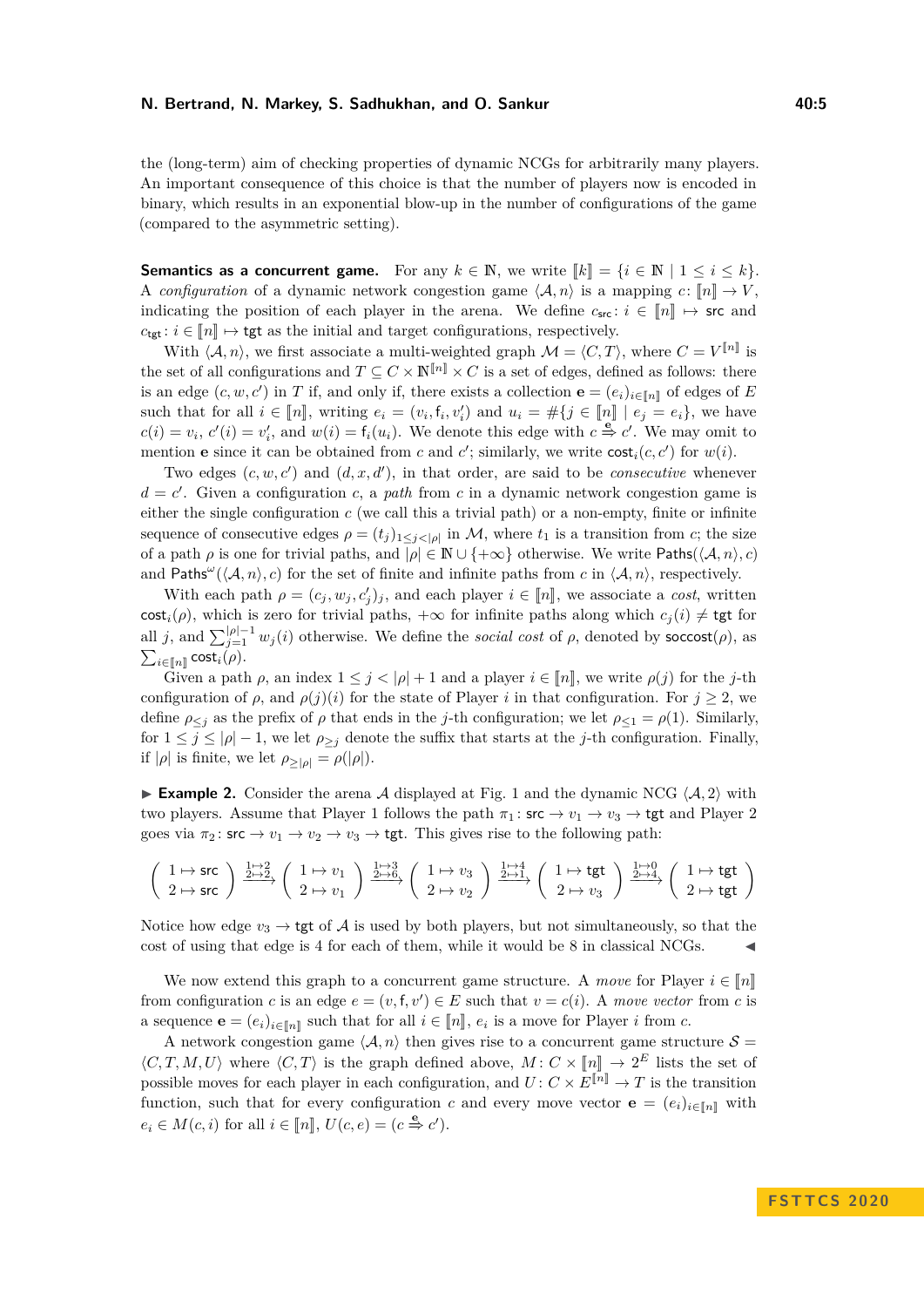#### **40:6 Dynamic Network Congestion Games**

A *strategy* for Player *i* in S from configuration *c* is a function  $\sigma_i$ : Paths( $\langle A, n \rangle, c$ )  $\rightarrow E$ that associates, with any finite path  $\rho$  from  $c$  in  $S$ , a move for this player from the last configuration of *ρ*. A *strategy profile* is a family  $\sigma = (\sigma_i)_{i \in [\![n]\!]}$  of strategies, one for each player. We write  $\mathfrak S$  for the set of strategies, and  $\mathfrak S^n$  for the set of strategy profiles.

Let *c* be a configuration, *h* be a finite path from *c* and a strategy profile  $\sigma = (\sigma_i)_{i \in [n]}$ from *c*. The *residual strategy profile* of *σ* after *h* is the strategy profile  $\sigma^h = (\sigma_i^h)_{i \in [\![ n ]\!]}$  from the last configuration of *h* defined by  $\sigma_i^h(h') = \sigma_i(h \cdot h')$ , where  $h \cdot h'$  is the concatenation of paths  $h$  and  $h'$ .

The *outcome* of a strategy profile  $\sigma$  from *c* is the infinite path  $\rho = (c_i, w_i, c_{i+1})_{i \geq 1}$ , hereafter denoted with  $outcome(\sigma)$ , obtained by running the strategy profile; it is formally defined as the only infinite path such that  $(c_1, w_1, c_2) = U(c, \sigma(c))$ , and such that for any  $j \ge 2$ ,  $(c_j, w_j, c_{j+1}) = U(c_j, \sigma(h'))$ , where  $h' = (c_1, w_1, c_2) \cdots (c_{j-1}, w_{j-1}, c_j)$ .

Pick a strategy profile  $\sigma = (\sigma_i)_{i \in [\![n]\!]}$ , and let  $\rho = (t_j)_{j \geq 1}$  be its outcome, writing  $t_j = (c_j, (w_j^i)_{i \in [\![n]\!]}, c'_j)$  for all  $j \ge 1$ . Let  $k \in [\![n]\!]$ . If  $c'_l(k) = \text{tgt}$  for some  $l \in \mathbb{N}$ , then  $\sigma_k$ is said to be winning for Player *k*. In that case, we define  $cost_k(\sigma)$  as  $cost_k(outcome(\sigma))$ . If  $c'_{l}(i)$  = tgt for all  $i \in [n]$ , we define the *social cost* of *σ* as **soccost**(*σ*) = **soccost**(*ρ*).

A strategy  $\sigma_i$  for Player *i* is said *blind* whenever for any two finite paths  $\rho$  and  $\rho'$  having same length *k*, if for any position  $0 \leq j < k$  we have  $\rho(j)(i) = \rho'(j)(i)$ , then  $\sigma_i(\rho) = \sigma_i(\rho')$ . Intuitively, this means that strategy  $\sigma_i$  follows a path in A, independently of what the other players do. A blind strategy can thus be represented as a path and we write  $|\sigma_i|$  for the length of that path (until its first visit to  $tgt$ , if any). We write  $\mathfrak{B}$  for the set of blind strategies.

<span id="page-5-0"></span>**Example 3.** Consider again the arena A of Fig. [1.](#page-3-0) The paths  $\pi_1$  and  $\pi_2$  from Example [2](#page-4-0) are two blind strategies in that dynamic NCG. In a 2-player setting, an example of a non-blind strategy  $\sigma$  consists in first taking the transition  $\mathsf{src} \to v_1$ , and then either taking  $v_1 \to v_3$  if the other player took the same initial transition, or taking  $v_1 \rightarrow v_2$  otherwise.

**Representation as a weighted graph.** Another way of representing configurations is to consider their Parikh images. With a configuration  $c \in V^{\llbracket n \rrbracket}$ , we associate an abstract configuration  $\bar{c} \in [\![n]\!]^V$  defined as  $\bar{c}(v) = #\{i \in [\![n]\!] \mid c(i) = v\}.$ 

The *abstract weighted graph* associated with a dynamic network congestion game  $\langle A, n \rangle$ is the weighted graph  $\mathcal{P} = \langle A, B \rangle$ , where *A* contains all abstract configurations, and there is an edge  $(a, w, a')$  in  $B \subseteq A \times \mathbb{N} \times A$  if, and only if, there is a mapping  $b \colon E \to [n]$  such that  $\sum_{e \in E} b(e) = n$  and for all  $v \in V$ ,

$$
a(v) = \sum_{e = (v, \mathbf{f}, v')} b(e) \qquad w = \sum_{e = (v, \mathbf{f}, v')} b(e) \times \mathbf{f}(b(e)) \qquad a'(v) = \sum_{e = (v', \mathbf{f}, v)} b(e).
$$

Similarly to the representation as multi-weighted graphs, an *abstract path* of a network congestion game is either a single configuration or a non-empty, finite or infinite sequence of consecutive edges in the abstract weighted graph. The *cost* of an abstract path is the sum of the weights of its edges (if any). Then:

<span id="page-5-1"></span>► **Lemma 4.** For any  $w \in \mathbb{N} \cup \{+\infty\}$ , there is an abstract path in M with social cost w if, *and only if, there is an abstract path in* P *with cost w.*

## **2.2 Social optima and equilibria**

Consider a dynamic network congestion game  $\mathcal{G} = \langle \mathcal{A}, n \rangle$ . We recall standard ways of optimizing the strategies of the players, depending on the situation.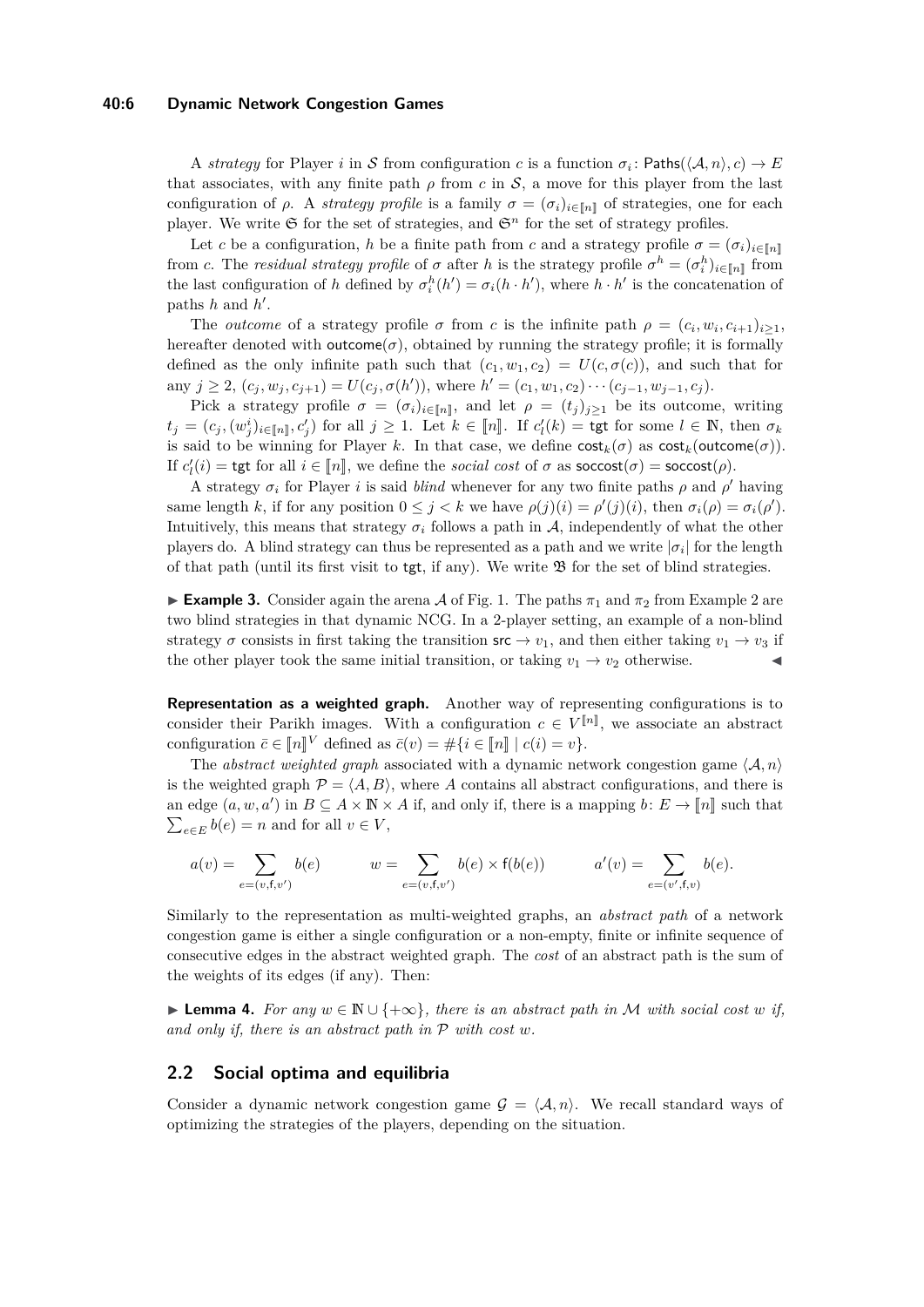In a collaborative situation, all players want to collectively minimize the total cost for having all of them reach the target state of the arena. Formally, a strategy profile  $\sigma = (\sigma_i)_{i \in \lceil n \rceil}$ realizes the *social optimum* if  $\text{socost}(\sigma) = \inf_{\tau \in \mathfrak{S}^n} \text{socost}(\tau)$ .

In a selfish situation, each player aims at optimizing their response to the others' strategies. Given a strategy profile  $\sigma = (\sigma_i)_{i \in [\![n]\!]}$ , a player  $k \in [\![n]\!]$ , and a strategy  $\sigma'_k \in \mathfrak{S}$ , we denote by  $\langle \sigma_{-k}, \sigma'_k \rangle$  the strategy profile  $(\tau_i)_{i \in [\![n]\!]}$  such that  $\tau_k = \sigma'_k$  and  $\tau_i = \sigma_i$  for all  $i \in [\![n]\!] \setminus \{k\}$ .<br>The strategy  $\tau_i$  is a heat generous to  $(\tau_i)$  if seet  $(\tau_i)$  in function  $\tau_i$ The strategy  $\sigma_k$  is a *best response* to  $(\sigma_i)_{i \in [\![n]\!]} \setminus \{k\}$  if  $\text{cost}_k(\sigma) = \inf_{\sigma'_k \in \mathfrak{S}} \text{cost}_k(\langle \sigma_{-k}, \sigma'_k \rangle)$ . A strategy profile  $\sigma = (\sigma_i)_{i \in [\![n]\!]}$  is a *Nash equilibrium* if for each  $k \in [\![n]\!]$ , the strategy  $\sigma_k$  is a heat proposed to  $(\sigma_k)$ . best response to  $(\sigma_i)_{i\in[\![n]\!]}$ <sub>k</sub>. In such a case, no player has profitable unilateral deviations, *i.e.*, no player alone can decrease their cost by switching to a different strategy.

Nash equilibria can be defined for subclasses of strategy profiles. In particular, a *blind Nash equilibrium* is a blind strategy profile  $\sigma$  that is a Nash equilibrium for blind-strategy *deviations*: for all  $k \in [\![n]\!]$ ,  $\text{cost}_k(\sigma) = \inf_{\sigma'_k \in \mathcal{B}} \text{cost}_k(\langle \sigma_{-k}, \sigma'_k \rangle)$ . *A priori*, a blind Nash conjlibrium need not be a Nash conjlibrium for general directories. equilibrium need not be a Nash equilibrium for general strategies.

In an NE, once a player deviated from their original strategy in the strategy profile, the other players can punish the deviating player, even if this results in increasing their own costs. Indeed, the condition for being an NE only requires that the deviation should not be profitable to the deviating player. Subgame-Perfect Equilibria (SPE) refine NEs and rule out such non-credible threats by requiring that, for any path *h* in the configuration graph, the residual strategy profile after *h* is an NE.

**Example 5.** Consider again the dynamic NCG  $\langle A, 2 \rangle$ , with the arena A of Fig. [1.](#page-3-0) Assume that Player 1 plays the blind strategy corresponding to  $\pi_3$ :  $\mathsf{src} \to v_2 \to v_3 \to \mathsf{tgt}$ , while Player 2 plays the non-blind strategy  $\sigma$  of Example [3.](#page-5-0) The cost for Player 1 then is 10, while that of Player 2 is 12.

This strategy profile is an NE: Player 2 could be tempted to play  $\pi_1$ , but they would then synchronize with Player 1 on edge  $v_3 \rightarrow \text{tgt}$ , and get cost 12 again. Similarly, Player 1 could be tempted to play  $\pi_1$  instead of  $\pi_3$ , but in that case strategy  $\sigma$  would tell Player 2 to follow the same path, and the cost for Player 1 (and 2) would be 16. Notice in particular that this is not an SPE, but that the blind strategy profile  $\langle \pi_1, \pi_2 \rangle$  (extended to the whole configuration tree in the only possible way) is an SPE in  $\langle A, 2 \rangle$ .

In Sections [4](#page-7-0) and [5,](#page-12-0) we focus on NEs and SPEs, developing EXPSPACE and 2EXPSPACEalgorithms for deciding the existence of NEs and SPEs respectively of social cost less than or equal to a given bound. Actually, our approach extends to the  $\vec{\gamma}$ -weighted social cost, where  $\vec{\gamma} \in \mathbb{Z}^{[n]}$  are coefficients applied to the costs of the respective players when computing the social cost. As a consequence, we can compute best and worst NEs and SPEs, hence also the price of anarchy and price of stability [\[13\]](#page-15-5). Before that, in Section [3,](#page-6-0) we extend classical techniques using blind strategies to compute the social optimum and prove that NEs always exist.

## <span id="page-6-0"></span>**3 Socially-optimal strategy profiles**

To compute a socially-optimal strategy profile, it suffices to find a path in the concurrent game structure of the given network congestion game with minimal total cost since one can define a strategy profile that induces any given path. Rather than finding such a path in the concurrent game structure, and in view of Lemma [4,](#page-5-1) one can look for one in the abstract weighted graph, thereby reducing in complexity. The socially-optimal cost in a dynamic NCG  $\langle A, n \rangle$  is thus the cost of a shortest path in the associated weighted abstract graph  $\mathcal P$ from  $\bar{c}_{\mathsf{src}}$  to  $\bar{c}_{\mathsf{tet}}$ .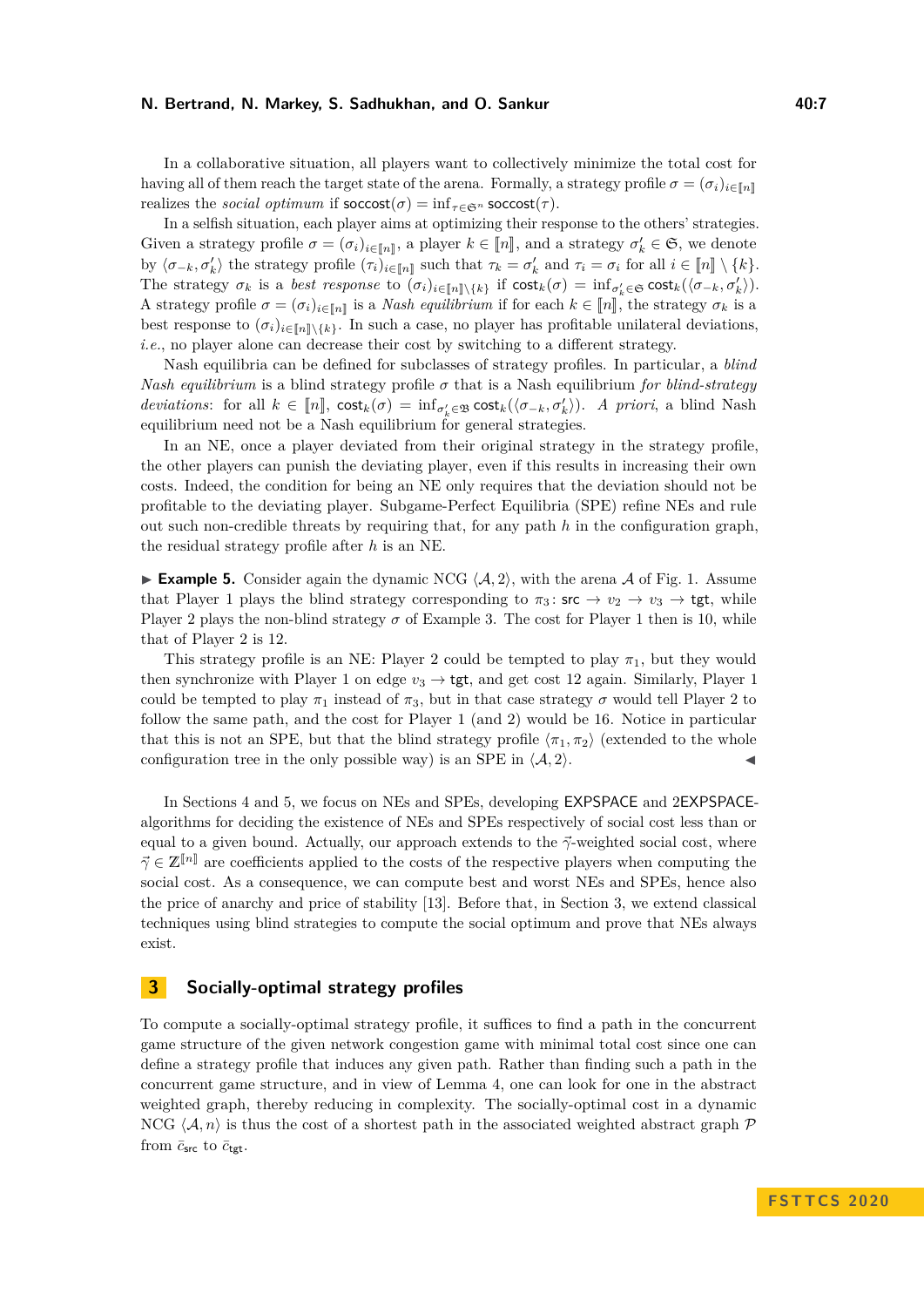#### **40:8 Dynamic Network Congestion Games**

Since  $P$  has exponential size, we derive complexity upper bounds for computing a sociallyoptimal strategy and deciding the associated decision problem. Moreover, adapting [\[15,](#page-15-11) Theorem 4.1] which proves NP-hardness in classical NCGs, we provide a reduction from the Partition problem to establish an NP lower-bound.

▶ **Theorem 6.** *A socially-optimal strategy profile can be computed in exponential time. The constrained social-optimum problem is in* PSPACE *and* NP*-hard.*

Note, that while  $P$  has size  $(n+1)^{|V|}$ , it is sufficient to consider paths with a smaller number of transitions when looking for a shortest path:

<span id="page-7-1"></span> $\triangleright$  **Lemma 7.** *There is a shortest path (w.r.t. cost) in*  $\mathcal P$  *with size (in terms of its number of transitions)* at most  $n \cdot |V|$ .

 $\triangleright$  Remark 8. A consequence of Lemma [7](#page-7-1) is that deciding the constrained social-optimum problem is in NP for asymmetric games, since in that setting the lists of sources and targets of each player is part of the input, so that *n* is polynomial in the size of the input. However, our NP-hardness proof only works in the symmetric case.

## <span id="page-7-0"></span>**4 Nash equilibria**

In this section, we study the existence of Nash equilibria and give algorithms to compute them under given constraints.

## **4.1 Existence and computation of (blind) Nash equilibria**

To prove that blind Nash equilibria always exist, we establish that dynamic NCGs with blind strategies are potential games [\[19,](#page-15-0) [16\]](#page-15-3) which are known to have Nash equilibria.

Consider a dynamic NCG  $\langle A, n \rangle$ , a blind strategy profile  $\pi$ , and let  $N_{\pi}$  denote the maximum length of the paths prescribed by  $\pi$ . We define the following potential function, which is an adaptation of that used in [\[19\]](#page-15-0):

$$
\psi(\pi) = \sum_{j=1}^{N_{\pi}} \sum_{e \in E} \sum_{i=1}^{\text{load}_e(\pi, j)} \mathsf{f}_e(i),
$$

where  $\text{load}_{e}(\pi, j)$  denotes the number of players that take edge *e* in the *j*-step under  $\pi$ , and f*<sup>e</sup>* is the cost function on edge *e*.

Using the above-defined potential function, one can derive an algorithm to find a Nash equilibrium, by a classical *best-response* iteration. Starting with an arbitrary blind strategy profile, at each step we replace some player's strategy with their best-response, and we continue as long as some player's cost can be decreased. When this procedure terminates, the profile at hand is a blind Nash equilibrium. In dynamic NCGs, best responses exist and can be computed in polynomial time. Indeed, one can construct a game in which all players but Player *i* follow their fixed strategies given by profile  $\pi$ , using  $N_\pi$  copies of the game in order to distinguish the steps. After the  $N_{\pi}$ -step, all players in  $\llbracket n \rrbracket \setminus \{i\}$  have reached their targets. Since it is the only remaining player, the remaining path for Player *i* should not be longer than  $|V|$ . Altogether, we obtain the following complexity upper-bound:

 $\triangleright$  **Theorem 9.** In dynamic NCGs, blind Nash equilibria always exist, and we can compute *one in pseudo-polynomial time.*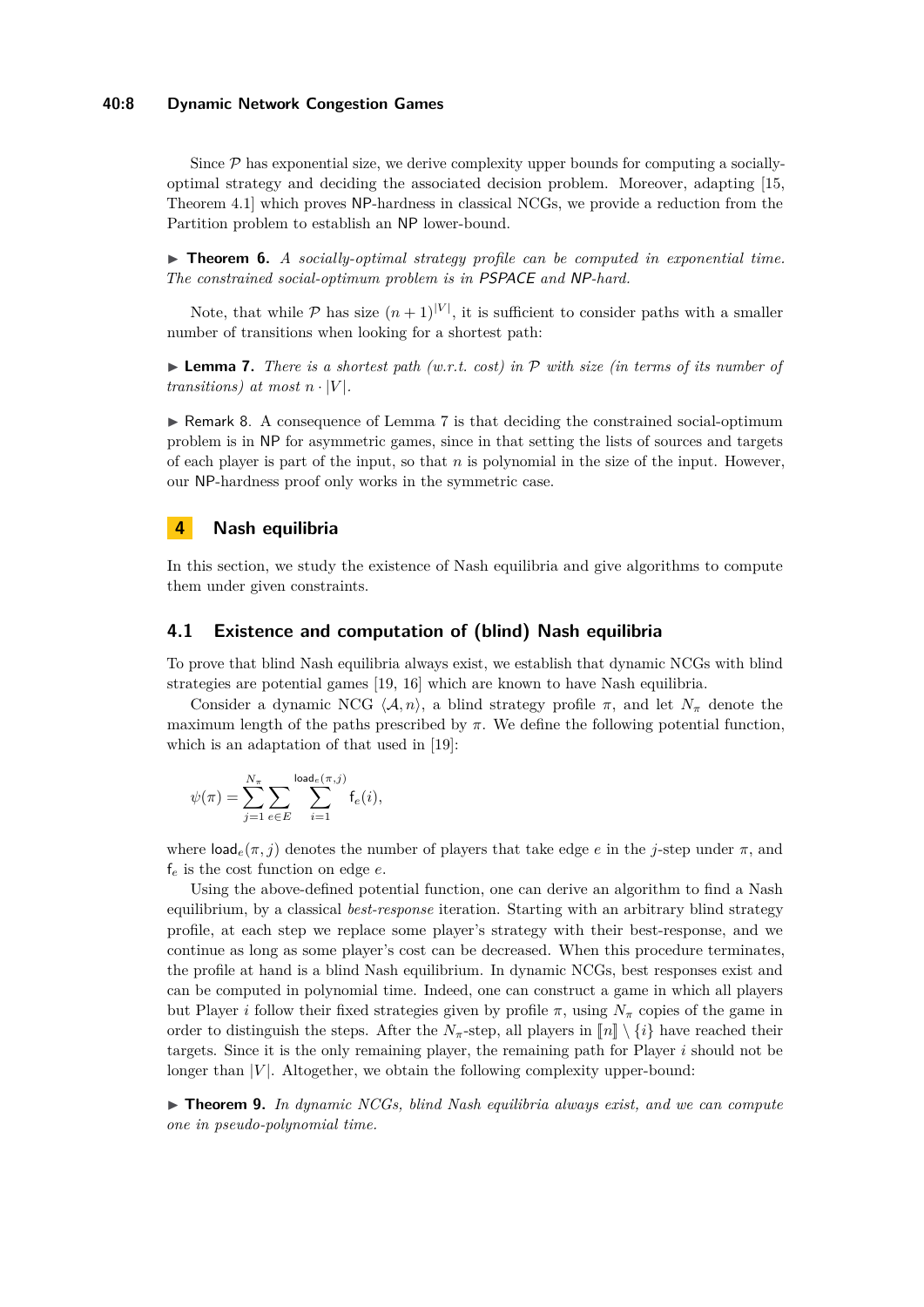$\triangleright$  Remark 10. As an alternative proof to existence of blind NEs, we could have bounded the length of outcomes of blind NEs as follows: all players have a strategy realizing cost at most  $|V| \cdot \kappa$ , where  $\kappa = \max_{e \in E} f_e(n)$ , since the shortest path from src to tgt has length at most  $|V|$ , and the cost for a player at each step along edge *e* is at most *κ*. It follows that no path along which the cost for some player is larger than  $|V| \cdot \kappa$  can be the outcome of a blind NE. As a consequence, if a dynamic NCG has a blind NE, then it has one of length at most  $|V| \cdot \kappa \cdot |V|^n$  (by removing zero-cycles). Using this bound, we can transform dynamic NCGs into classical congestion games, in which blind NEs always exist [\[10,](#page-15-7) [19\]](#page-15-0).

We now show that blind Nash equilibria are in fact Nash equilibria. This is proved using the observation that given a blind strategy profile, the most profitable deviation for any player can be assumed to be a blind strategy.

#### I **Lemma 11.** *In dynamic NCGs, blind Nash equilibria are Nash equilibria.*

Computing some (blind) Nash equilibrium may not be satisfactory for two reasons: one might want to compute the best (or the worst) Nash equilibrium in terms of the social cost; and as Lemma [12](#page-8-0) claims, blind Nash equilibria are suboptimal, *i.e.*, a lower social cost can be achieved by Nash equilibria with general strategies. This justifies the study of more complex strategy profiles in the next subsection.

<span id="page-8-0"></span>**Lemma 12.** *There exists a dynamic NCG with a Nash equilibrium*  $\pi$  *such that for all blind Nash equilibria*  $\pi'$ , we have  $cost(\pi) < cost(\pi')$ .

<span id="page-8-1"></span>The proof is based on the dynamic NCG depicted on Fig. [2,](#page-8-1) for which we prove there is a Nash equilibrium with total cost 36, while any *blind* Nash equilibrium has higher social cost.



**Figure 2** An arena on which blind Nash equilibria are sub-optimal.

## **4.2 Computation of general Nash equilibria**

**Characterization of outcomes of Nash Equilibria.** Let us consider a dynamic NCG  $\langle A, n \rangle$ , and the corresponding game structure  $S = \langle C, T, M, U \rangle$ . Given two configurations *c, c'* with  $c \Rightarrow c'$ , we let  $\text{cost}_i(c, c')$  denote the cost of Player *i* on this transition from  $c(i)$  to  $c'(i)$ . We define  $\textsf{dev}_i(c, c')$  as the set of all configurations reachable when all players but Player *i* choose moves prescribed by the given transition  $c \Rightarrow c'$ :

$$
\mathsf{dev}_i(c, c') = \{c'' \in C \mid c \Rightarrow c'' \text{ and } \forall j \in [\![n]\!] \setminus \{i\}, c''(j) = c'(j)\}.
$$

The *value* of configuration *c* for Player *i* is  $\text{val}_{i,c} = \sup_{\sigma_{-i} \in \mathfrak{S}^{n-1}} \inf_{\sigma_i \in \mathfrak{S}} \text{cost}_i((\sigma_{-i}, \sigma_i), c)$ . Note that the value corresponds to the value of the zero-sum game where Player *i* plays against the opposing coalition, starting at *c*. By [\[11\]](#page-15-12), those values can be computed in polynomial time in the size of the game. Here the game is a 2-player game with state space  $|V| \times [n-1]|V|$ , keeping track of the position of Player *i* and the abstract position of the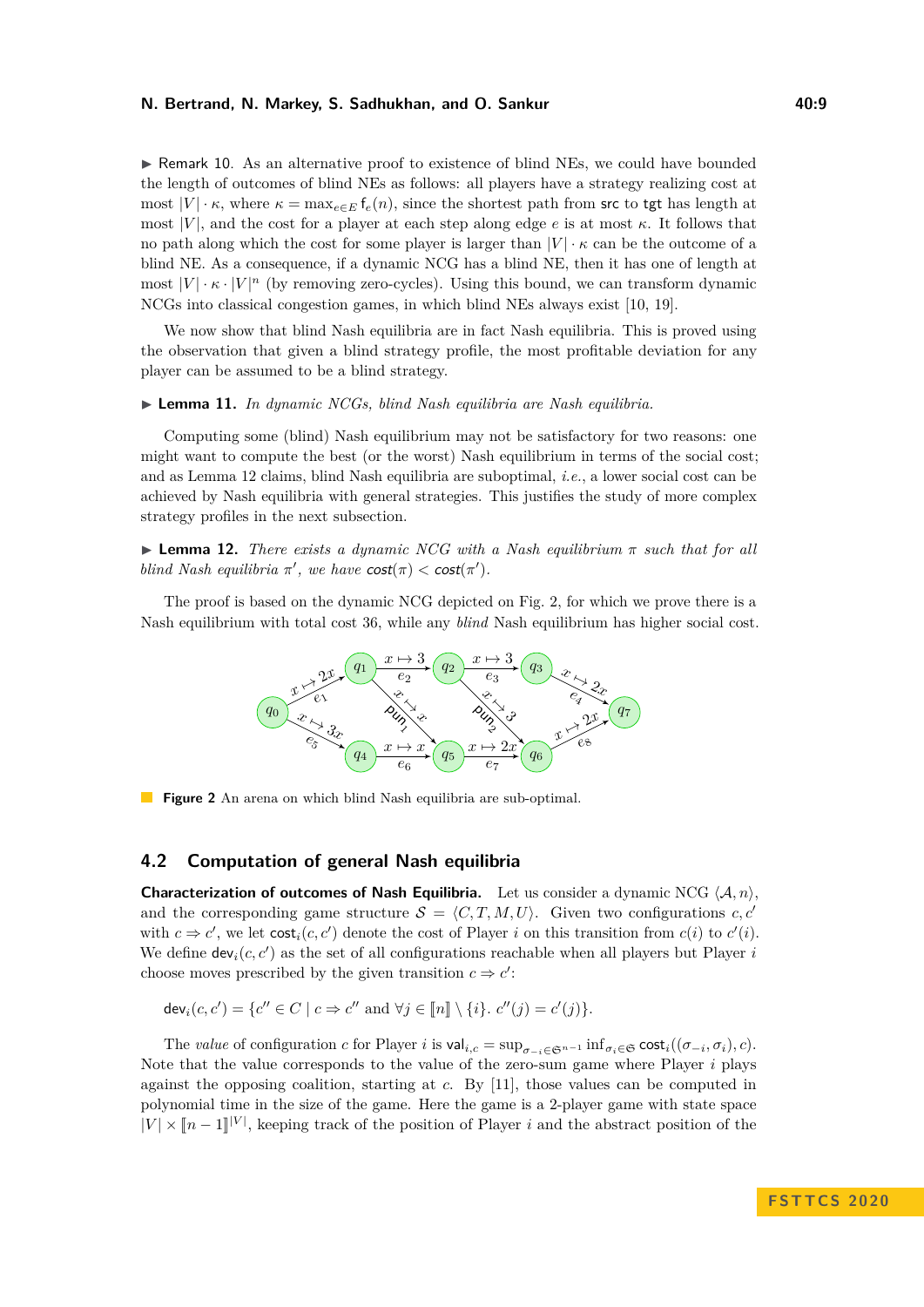coalition. It follows that each val*i,c* can be computed in exponential time in the size of the input  $\langle A, n \rangle$ . Moreover, memoryless optimal strategies exist (in S), that is, the opposing coalition has a memoryless strategy  $\sigma_{-i}$  to ensure a cost of at least val<sub>ic</sub> from *c*.

The characterization of Nash equilibria outcomes is given in the following lemma.

<span id="page-9-0"></span>**Lemma 13.** *A path*  $\rho$  *in*  $\langle A, n \rangle$  *is the outcome of a Nash equilibrium if, and only if,* 

 $\forall i \in [n]$ .  $\forall 1 \leq l < |\rho|$ .  $\forall c \in \text{dev}_i(\rho(l), \rho(l+1))$ .  $\text{cost}_i(\rho_{>l}) \leq \text{val}_{i,c} + \text{cost}_i(\rho(l), c)$ .

The intuition is that if the suffix  $\text{cost}_i(\rho_{\geq l})$  of  $\rho$  has cost more than  $\text{val}_{i,c} + \text{cost}_i(\rho(l), c)$ , then Player *i* has a profitable deviation regardless of the strategy of the opposing coalition, since  $val_{i,c}$  is the maximum cost that the coalition can inflict to Player *i* at configuration *c* where the deviation is observed. The lemma shows that the absence of such a suffix means that a Nash equilibrium with given outcome exists, which the proof constructs.

**Proof.** Consider a Nash equilibrium  $\sigma = (\sigma_i)_{i \in [n]}$  with outcome  $\rho$ . Consider any player *i*, and any strategy  $\sigma'_i$  for this player. Let  $\rho'$  denote the outcome of  $\sigma[i \to \sigma'_i]$ . Let *l* denote the index of the last configuration where  $\rho$  and  $\rho'$  are identical. Since  $\sigma$  is a Nash equilibrium, we have  $\text{cost}_i(\rho) \leq \text{cost}_i(\rho)$ , that is,

$$
\mathsf{cost}_i(\rho_{\ge l}) \leq \mathsf{cost}_i(\rho(l), \rho'(l+1)) + \mathsf{cost}_i(\sigma[i \to \sigma'_i], \rho'_{\le l+1})
$$

where  $\text{cost}_i(\sigma[i \to \sigma_i'], \rho_{\leq l+1}')$  is the cost for Player *i* of the outcome of the residual strategy  $(\sigma[i \rightarrow \sigma'_{i}])^{\rho'_{\leq l+1}}$ . Since the choice of  $\sigma'_{i}$  is arbitrary here, we have,

$$
\mathsf{cost}_i(\rho_{\ge l}) \le \mathsf{cost}_i(\rho(l), \rho'(l+1)) + \inf_{\sigma'_i \in \mathfrak{S}} \mathsf{cost}_i(\sigma[i \to \sigma'_i], \rho'_{\le l+1}).
$$

Moreover, we have  $\inf_{\sigma'_i \in \mathfrak{S}} \text{cost}_i(\pi[i \to \sigma'_i], \rho'_{\leq l+1}) = \inf_{\sigma'_i \in \mathfrak{S}} \text{cost}_i(\pi[i \to \sigma'_i], \rho'(l+1))$  since memoryless strategies suffice to minimize the cost [\[11\]](#page-15-12). We then have

$$
\inf_{\sigma'_i\in\mathfrak{S}}\mathrm{cost}_i(\pi[i\rightarrow\sigma'_i],\rho'(l+1))\leq \sup_{\sigma_{-i}\in\mathfrak{S}^{n-1}}\inf_{\sigma_i\in\mathfrak{S}}\mathrm{cost}_i((\sigma_{-i},\sigma_i),\rho'(l+1)).
$$

We obtain the required inequality

$$
\begin{aligned} \mathsf{cost}_i(\rho_{\ge l}) &\le \mathsf{cost}_i(\rho(l), \rho'(l+1)) + \sup_{\sigma_{-i} \in \mathfrak{S}^{n-1}} \inf_{\sigma_i \in \mathfrak{S}} \mathsf{cost}_i((\sigma_{-i}, \sigma_i), \rho'(l+1)) \\ &\le \mathsf{cost}_i(\rho(l), c) + \mathsf{val}_{i, c}. \end{aligned}
$$

Conversely, consider a path  $\rho$  that satisfies the condition. We are going to construct a Nash equilibrium having outcome  $\rho$ . The idea is that players will follow  $\rho$ , and if some player *i* deviates, then the coalition −*i* will apply a joint strategy to maximize the cost of Player *i*, thus achieving at least val<sub>i,c</sub>, where *c* is the first configuration where deviation is detected.

Let us define the punishment function  $\mathcal{P}_{\rho}$ : Paths( $\langle \mathcal{A}, n \rangle$ ) →  $\llbracket n \rrbracket \cup \{\perp\}$  which keeps track of the deviating players and the step where such a player has deviated. For path  $h' = h(c, w, c')$ , we write

$$
\mathcal{P}_{\rho}(h') = \left\{ \begin{aligned} & \perp \quad & \text{if } h' \leq_{\text{pref}} \rho, \\ & i \quad \text{if } h \leq_{\text{pref}} \rho, h(c,w,c') \not\leq_{\text{pref}} \rho, \text{ and } i \in [\![n]\!] \text{ min. s.t. } c'(i) \neq \rho(|h|+1)(i), \\ & \mathcal{P}_{\rho}(h) \text{ otherwise.} \end{aligned} \right.
$$

Intuitively,  $\perp$  means that no players have deviated from  $\rho$  in the current path. If  $\mathcal{P}_{\pi}(h) = j$ , then Player *j* was among the first players to deviate from  $\rho$  in the path *h*; so for some *l*,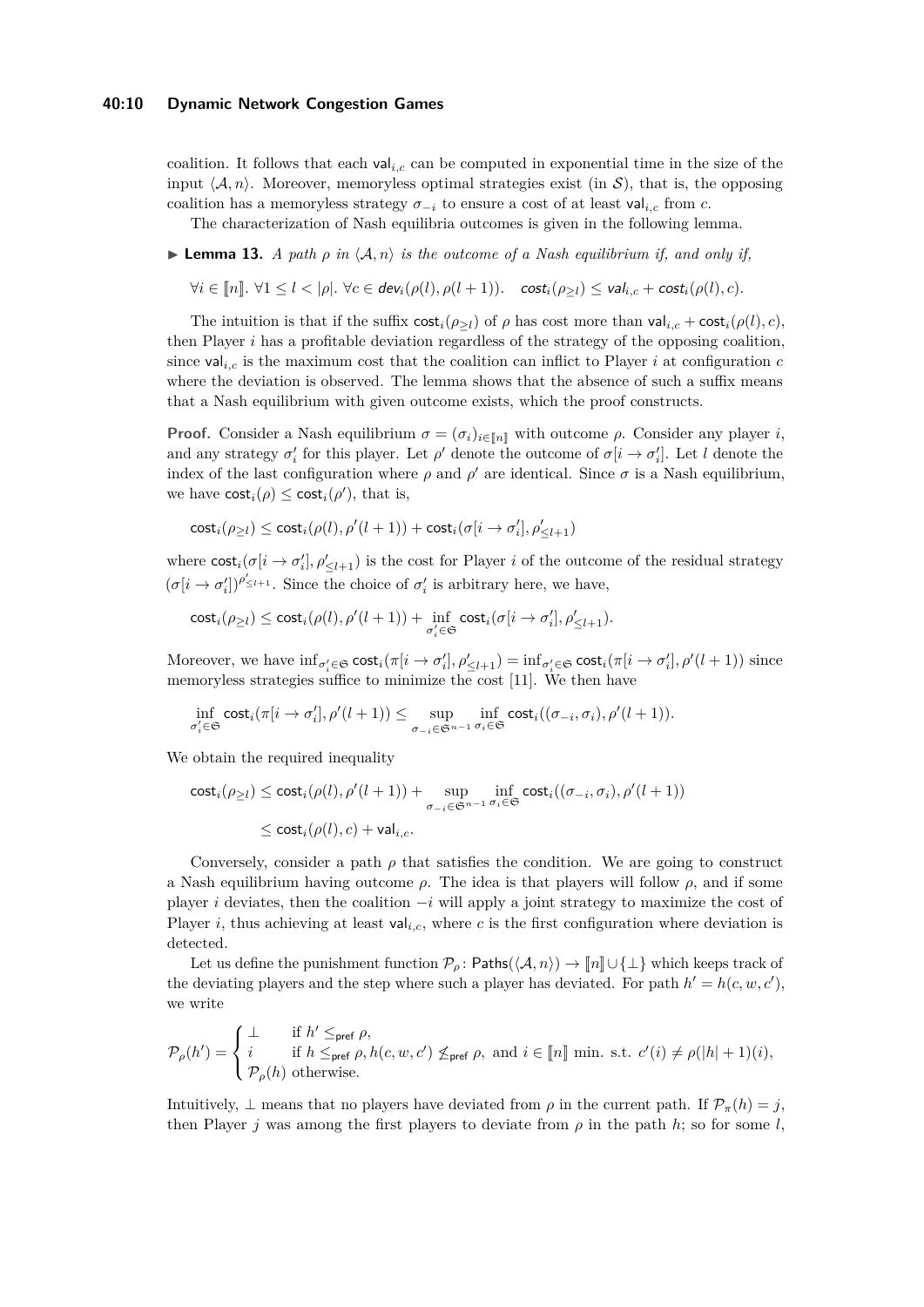$h(l)(j) = \rho(l)(j)$  but  $h(l+1)(j) \neq \rho(l+1)(j)$ . Notice that if several players deviate at the same step, there are no conditions to be checked, and the strategy can be chosen arbitrarily. For each configuration *c* and coalition  $-i$ , let  $\sigma_{-i,c}$  be the strategy of coalition  $-i$  maximizing the cost of Player *i* from configuration *c*; thus achieving at least val*i,c*. Player *j*'s strategy in this coalition, for  $j \neq i$ , is denoted  $\sigma_{-i,c,j}$ . For path  $h' = h(c, w, c')$ , define

$$
\tau_i(h') = \begin{cases}\n(c'(i), m(i), c''(i)) & \text{if } \mathcal{P}_\rho(h') = \bot, \rho(|h'| + 1) = (c', w', c''), \\
\text{and } m \in E^n \text{ is such that } T(c', m) = (w', c''), \\
\text{arbitrary} & \text{if } \mathcal{P}_\rho(h') = i, \\
\sigma_{-j, c, i}(h') & \text{if } \mathcal{P}_\rho(h') = j \text{ for some } j \neq i.\n\end{cases}
$$

The first case ensures that the outcome of the profile  $(\tau_i)_{i \in [\![n]\!]}$  is  $\rho$ . The third case means that Player *i* follows the coalition strategy  $\sigma_{-j,c}$  after Player *j* has deviated to configuration *c*. The second case corresponds to the case where Player *i* has deviated: the precise definition of this part of the strategy is irrelevant.

Let us show that this profile is indeed a Nash equilibrium. Consider any player  $j \in \llbracket n \rrbracket$ and any strategy  $\tau'_j$ . Let  $\rho'$  denote the outcome of  $(\tau_{-j}, \tau'_j)$ , and *l* the index of the last configuration where  $\rho$  and  $\rho'$  are identical. We have

$$
\begin{aligned} \mathsf{cost}_j((\tau_{-j}, \tau'_j)) &= \mathsf{cost}_j(\rho_{\le l}) + \mathsf{cost}_j(\rho(l), \rho'(l+1)) + \mathsf{cost}_j((\tau_{-j}, \tau_j), \rho'_{\le l+1}) \\ &\ge \mathsf{cost}_j(\rho_{\le l}) + \mathsf{cost}_j(\rho(l), \rho'(l+1)) + \mathsf{val}_{j, \rho'(l+1)(j)} \\ &\ge \mathsf{cost}_j((\tau_i)_{i \in [\![ n]\!]}), \end{aligned}
$$

where the second line follows from the fact that the coalition switches to a strategies ensuring a cost of at least  $\mathsf{val}_{j,\rho'(l)(j)}$  at step *l*; and the third line is obtained by assumption. This shows that  $(\tau_i)_{i \in [\![n]\!]}$  is indeed a Nash equilibrium and concludes the proof.

**Algorithm.** We define a graph that describes the set of outcomes of Nash equilibria by augmenting the *n*-weighted configuration graph  $\mathcal{M} = \langle C, T \rangle$ . For any real vector  $\vec{\gamma} = (\gamma_i)_{i \in [n]}$ , we define the weighted graph  $\mathcal{G}_{(A,n),\vec{\gamma}} = \langle C', T' \rangle$  with  $C' = C \times (\llbracket Y \rrbracket \cup \{0,\infty\})^n$  where  $V = \llbracket V \rrbracket$  where  $V = \llbracket V \rrbracket$  where  $V = \llbracket V \rrbracket$  where  $V = \llbracket V \rrbracket$  where  $\llbracket V \rrbracket$  where  $\llbracket V \rrbracket$  where  $\llbracket V \rr$  $Y = |V| \cdot \kappa$ , and  $T' \subseteq C' \times \mathbb{N} \times C'$ ; remember that all players have a strategy realizing cost at most *Y* in  $\langle A, n \rangle$ . The initial state is  $(c_{src}, \infty^n)$ . The set of transitions *T'* is defined as follows:  $((c, b), z, (c', b')) \in T'$  if, and only if, there exists  $(c, w, c') \in T$ ,  $z = \vec{\gamma} \cdot w$  (where  $\cdot$  is dot product), and for all  $i \in \llbracket n \rrbracket$ ,

<span id="page-10-0"></span>
$$
b'_{i} = \min(b_{i} - w_{i}, \min_{c'' \in \text{dev}_{i}(c(i), c'(i))} \text{cost}_{i}(c, c'') + \text{val}_{i, c''} - w_{i}).
$$
\n(1)

Notice that by definition of *C'*,  $b'_i$  must be nonnegative for all  $i \in [\![n]\!]$ , so there are no<br>*t*ogenitions  $((a, b) \cup (d, b))$  if the above arguments is negative for some in Matice also that transitions  $((c, b), z, (c', b'))$  if the above expression is negative for some *i*. Notice also that the size of  $\mathcal{G}_{(\mathcal{A},n),\vec{\gamma}}$  is doubly-exponential in that of the input  $\langle \mathcal{A}, n \rangle$ , since this is already the case for *C*, while *Y* is singly-exponential.

Intuitively, for any path  $\rho$  that visits some state  $(c, b)$  in this graph, in order for  $\rho$  to be compatible with a Nash equilibrium, each player  $i$  must have cost no more than  $b_i$  in the rest of the path. In fact, the second term of the minimum in [\(1\)](#page-10-0) is the least cost Player *i* could guarantee by not following  $(c, w, c')$  but going to some other configuration  $c'' \in \text{dev}_i(c, c')$ , so the bound  $b_i$  is used to guarantee that these deviations are not profitable. The definition of  $b_i'$  in [\(1\)](#page-10-0) is the minimum of  $b_i - w_i$  and the aforementioned quantity since we check both the previous bound  $b_i$ , updated with the current cost  $w_i$  (which gives the left term), and the non-profitability of a deviation at the previous state (which is the right term). If this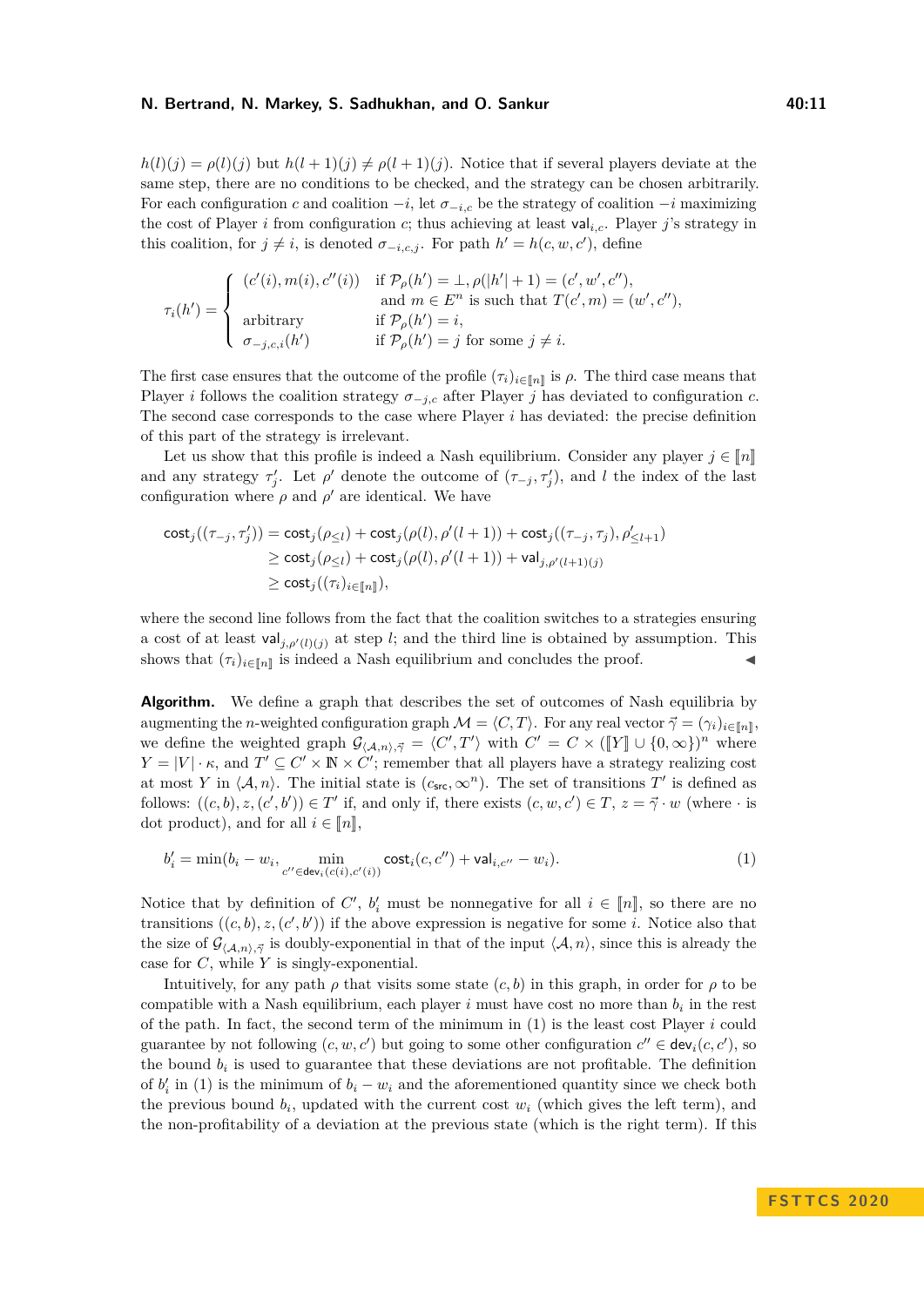#### **40:12 Dynamic Network Congestion Games**

minimum becomes negative, this precisely means that at an earlier point in the current path, there was a strategy for Player *i* which was more profitable than the current path regardless of the strategies of other players; so the current path cannot be the outcome of a Nash equilibrium. This is why the definition of  $\mathcal{G}_{(A,n),\vec{\gamma}}$  restricts the state space to nonnegative values for the  $b_i$ .

We prove that computing the cost of a Nash equilibrium minimizing the  $\vec{\gamma}$ -weighted social cost reduces to computing a shortest path in  $\mathcal{G}_{(A,n),\vec{\gamma}}$ . In particular, letting  $\gamma_i = 1$  for all  $i \in [n],$  a  $\vec{\gamma}$ -minimal Nash equilibrium is a best Nash equilibrium (minimizing the social cost), while taking  $\gamma_i = -1$  for all  $i \in [n]$ , we get a worst Nash equilibrium (maximizing the social cost).

<span id="page-11-0"></span>**Theorem 14.** For any dynamic NCG  $\langle A, n \rangle$  and vector  $\vec{\gamma}$ , the cost of the shortest path *from*  $(c_{src}, \infty^n)$  *to some*  $(c_{tgt}, b)$  *in*  $\mathcal{G}_{(A,n), \vec{\gamma}}$  *is the cost of a*  $\vec{\gamma}$ *-minimal Nash equilibrium.* 

**Proof.** We show that for each path of  $\langle A, n \rangle$  from  $c_{\text{src}}$  to  $c_{\text{tgt}}$ , there is a path in  $\mathcal{G}_{\langle A,n \rangle, \vec{\gamma}}$  from  $(c<sub>src</sub>, \infty<sup>n</sup>)$  to some  $(c<sub>tgt</sub>, b)$  with the same cost, and vice versa.

Consider a Nash equilibrium  $\pi = (\sigma_j)_{j \in [\![n]\!]}$  with outcome  $\rho = (c_j, w_j, c_{j+1})_{1 \leq j < l}$ . We build a sequence  $b_1, b_2, \ldots$  such that  $\rho' = ((c_j, b_j), \vec{\gamma} \cdot w_j, (c_{j+1}, b_{j+1}))_{1 \leq j < l}$  is a path of  $\mathcal{G}_{\langle \mathcal{A}, n \rangle, \vec{\gamma}}$ . We set  $b_1(j) = \infty$  for all  $j \in [n]$ . For  $j \ge 1$ , define

$$
b_{j+1}(i)=\min\left(b_j(i)-w_j(i),\min_{c''\in\mathsf{dev}_j(c_j(i),c_{j+1}(i))}\mathsf{cost}_i(c_j,c'')+\mathsf{val}_{i,c''}-w_j(i)\right).
$$

We are going to show that for all  $1 \leq j \leq l$ ,  $\text{cost}_i(\rho_{\geq j}) \leq b_j$ , which shows that  $b_j \geq 0$ , and thus  $\rho'$  is a path of  $\mathcal{G}_{\langle\mathcal{A},n\rangle,\vec{\gamma}}$ .

We show this by induction on *j*. This is clear for  $j = 1$ . Assume this holds up to  $j \geq 1$ . We have, by induction that  $\text{cost}_i(\rho_{>i}) \leq b_i(i)$  for all  $i \in [n]$ . Moreover, since  $\pi$  is a Nash equilibrium, by Lemma [13,](#page-9-0)

$$
\forall i \in [\![n]\!], \mathsf{cost}_i(\rho_{\ge j}) \le \min_{c'' \in \mathsf{dev}_i(\rho(j), \rho(j+1))} \mathsf{val}_{i, c''} + \mathsf{cost}_i(\rho(j), c'').
$$

Therefore,

$$
\begin{aligned} \mathsf{cost}_i(\rho_{\geq j+1}) &= \mathsf{cost}_i(\rho_{\geq j}) - w_j(i) \\ &\leq \min(b_j(i) - w_j(i), \min\limits_{c'' \in \mathsf{dev}_i(\rho(j), \rho(j+1))} \mathsf{val}_{i,c''} + \mathsf{cost}_i(\rho(j), c'') - w_j(i)) \end{aligned}
$$

as required, and both paths have the same  $\vec{\gamma}$ -weighted cost.

Consider now a path  $((c_i, b_i), z_i, (c_{i+1}, b_{i+1}))_{1 \leq i < l}$  in  $\mathcal{G}_{(\mathcal{A},n), \vec{\gamma}}$ . By the definition of  $\mathcal{G}_{(\mathcal{A},n), \vec{\gamma}}$ , there exists  $w_1, w_2, \ldots$  such that  $\rho = (c_j, w_j, c_{j+1})_{1 \leq j \leq l}$  is a path of  $\langle A, n \rangle$ , and  $z_j = \vec{\gamma} \cdot w_j$ . So it only remains to show that that  $\rho$  is the outcome of a Nash equilibrium. We will show that  $\rho$  satisfies the criterion of Lemma [13.](#page-9-0) We show by backwards induction on  $1 \leq j \leq l$ that for all  $i \in [n],$ 

1. cost<sub>*i*</sub>( $\rho_{\geq j}$ )  $\leq b_j(i)$ , 2.  $\text{cost}_i(\rho_{\geq j}) \leq \min_{c'' \in \text{dev}_i(\rho(j), c'')} \text{cost}_i(\rho(j), c'') + \text{val}_{i, c''}.$ For  $j = l$ , we have  $\text{cost}_i(\rho > l) = 0$  so this is trivial. Assume the property holds down to  $j + 1$ for some  $1 \leq j < l$ . By induction hypothesis, we have

$$
\mathsf{cost}_i(\rho_{\geq j+1}) \leq b_{j+1}(i) = \min\left(b_j(i) - w_j(i), \min_{c'' \in \mathsf{dev}_i(\rho(j), c'')} \mathsf{cost}_i(\rho(j), c'') + \mathsf{val}_{i, c''} - w_j(i)\right).
$$

Therefore,

$$
\mathsf{cost}_i(\rho_{\ge j}) = \mathsf{cost}_i(\rho_{\ge j+1}) + w_j(i) \le \min\left(b_j(i), \min_{c'' \in \mathsf{dev}_i(\rho(j), c'')} \mathsf{cost}_i(\rho(j), c'') + \mathsf{val}_{i, c''}\right),
$$

as required. By Lemma [13,](#page-9-0)  $\rho$  is the outcome of a Nash equilibrium.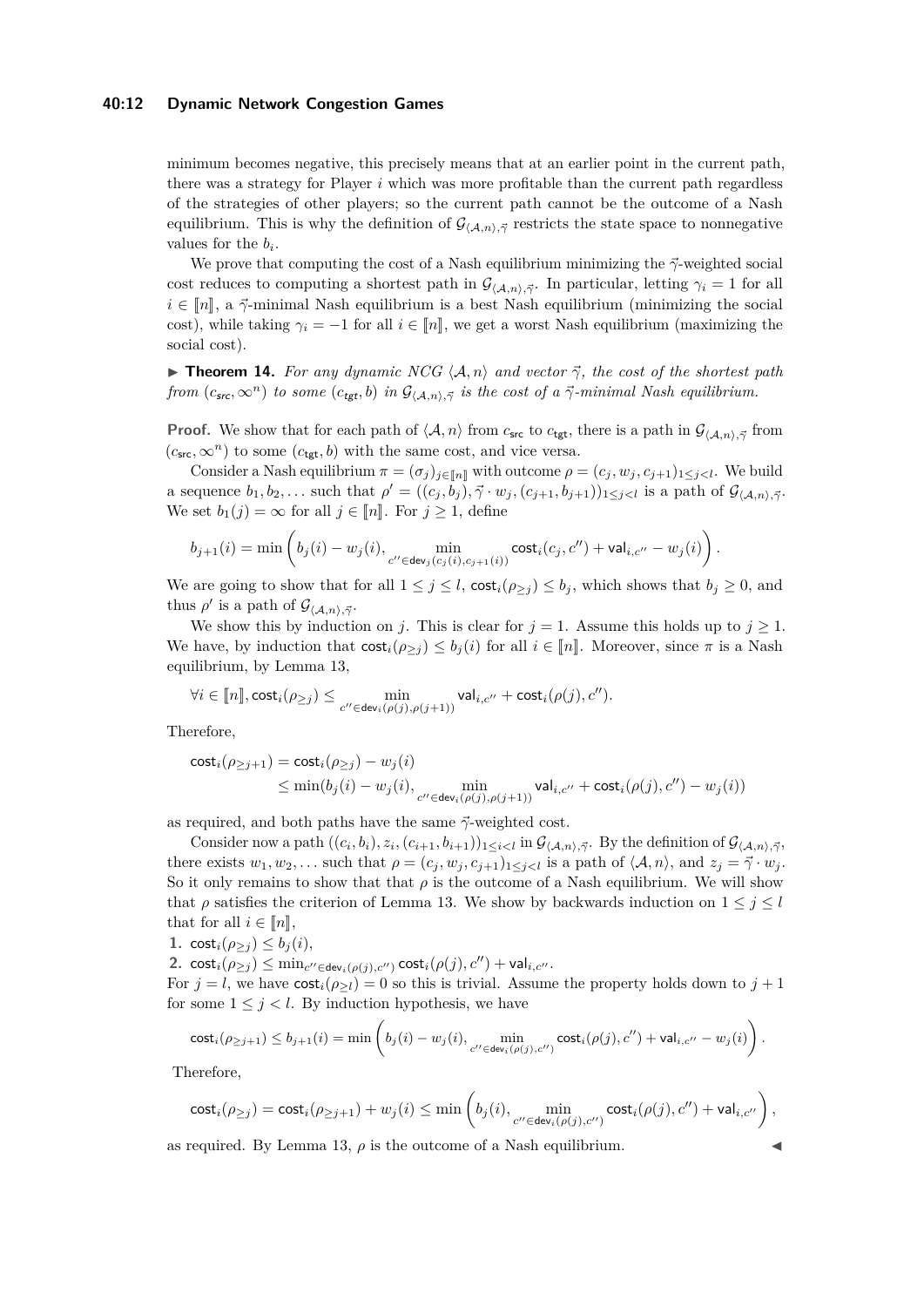Thanks to Theorem [14,](#page-11-0) we can compute the costs of the best and worst NEs of  $\langle A, n \rangle$  in exponential space. We can also decide the existence of an NE with constraints on the costs (both social and individual), by non-deterministically guessing an outcome and checking in  $\mathcal{G}_{\langle A,n\rangle,\vec{\gamma}}$  that it is indeed an NE. We obtain the following conclusion:

I **Corollary 15.** *In dynamic NCGs, the constrained Nash-equilibrium problem is in* EX-PSPACE*.*

**Proof.** As noted earlier, the number of vertices in  $\mathcal{G}_{(A,n),\vec{\gamma}}$  is doubly exponential since  $|C| = |V|^n$  is doubly exponential. Storing a configuration and computing its successors can be performed in exponential space. One can thus guess a path of size at most the size of the graph and check whether its cost is less than the given bound. This can be done using exponential-space counters, and provides us with an  $\mathsf{EXPSPACE}$  algorithm.

Note that one can effectively compute a Nash-equilibrium strategy profile satisfying the constraints in doubly-exponential time by finding the shortest path of  $\mathcal{G}_{(A,n),\vec{\gamma}}$ , and applying the construction of (the proof of) Lemma [13.](#page-9-0)

 $\triangleright$  Remark 16. The exponential complexity is due to the encoding of the number of players in binary. If we consider asymmetric NCGs, in which the source-target pairs would be given explicitly for all players, the size of  $\mathcal{G}_{(A,n),\vec{\gamma}}$  would be singly-exponential, and the constrained Nash-equilibrium problem would be in PSPACE.

## <span id="page-12-0"></span>**5 Subgame-perfect equilibria**

In this section, we characterize the outcomes of SPEs and decide the existence of SPEs with constraints on the social cost. We follow the approach of [\[9\]](#page-15-13), extending it to the setting of concurrent weighted games, which we need to handle dynamic NCGs.

**Characterization of outcomes of SPE.** Consider a dynamic NCG  $\langle A, n \rangle$ , and the associated configuration graph  $\mathcal{M} = \langle C, T \rangle$ . We partition the set *C* of configurations into  $(X_i)_{0 \leq i \leq n}$ such that a configuration *c* is in  $X_j$  if, and only if,  $j = \#\{i \in [n] \mid c(i) = \text{tgt}\}\.$  Since tgt is a sink state in  $A$ , if there is a transition from some configuration in  $X_j$  to some configuration in  $X_k$ , then  $k \geq j$ . We define  $X_{\geq j} = \bigcup_{i \geq j} X_i$ ,  $Z_j = \{(c, w, c') \in T \mid c \in X_j\}$  and  $Z_{\geq j} = \{(c, w, c') \in T \mid c \in X_{\geq j}\}.$ 

Following [\[9\]](#page-15-13), we inductively define a sequence  $(\lambda^{j^*})_{0 \leq j \leq n}$ , where each  $\lambda^{j^*} = (\lambda^{j^*})_{j \leq j \leq n}$  $\binom{j}{i}$ <sup>*i*</sup>  $\geq$ <sup>*i*</sup>E $[n]$ is a *n*-tuple of labeling functions  $\lambda_i^{j^*}$  $j^*$  :  $Z_{\geq j}$  → **N** ∪ {-∞, +∞}. This sequence will be used to characterize outcomes of SPEs through the notion of *λ-consistency*:

▶ **Definition 17.** *Let*  $j \leq n$ *, and*  $λ = (λ<sub>i</sub>)<sub>i</sub> ∈[*n*],$  *be a family of functions such that*  $λ$ :  $Z_{\geq j}$  →  $\mathbb{N} \cup \{-\infty, +\infty\}$  *Let*  $c \in X_{\geq j}$ . A finite path  $\rho = (t_k)_{1 \leq k < |\rho|}$  from *c* ending in  $c_{tgt}$  is said to *be λ*-consistent whenever for any  $i \in [n]$  and any  $1 \leq k < |\rho|$ , it holds  $\text{cost}_i(\rho_{>k}) \leq \lambda_i(t_k)$ . *We write*  $\Gamma_{\lambda}(c)$  *for the set of all*  $\lambda$ *-consistent paths from c.* 

We now define  $\lambda^{j^*}$  for all  $0 \leq j \leq n$  in such a way that, for all  $c \in X_{\geq j}$ ,  $\Gamma_{\lambda^{j^*}}(c)$  is the set of all outcomes of SPEs in the subgame rooted at *c*. The case where  $j = n$  is simple: we have  $X_{\geq n} = \{c_{\text{tgt}}\}$  and  $Z_{\geq n} = \{(c_{\text{tgt}}, 0^n, c_{\text{tgt}})\}$ ; there is a single path, which obviously is the outcome of an SPE since no deviations are possible. For all  $i \in [n]$ , we let  $\lambda_i^{n^*}(c_{\text{tgt}}, 0^n, c_{\text{tgt}}) = 0.$ 

Now, fix  $j < n$ , assuming that  $\lambda^{(j+1)^*}$  has been defined. In order to define  $\lambda^{j^*}$ , we introduce an intermediary sequence  $(\mu_i^k)_{k \geq 0, i \in [\![n]\!]}$ , with  $\mu_i^k: Z_{\geq j} \to \mathbb{N} \cup \{-\infty, +\infty\}$ , of which  $(\lambda_i^{j^*})$  $\binom{J}{i}$ <sub>*i*∈[*n*]</sub> will be the limit.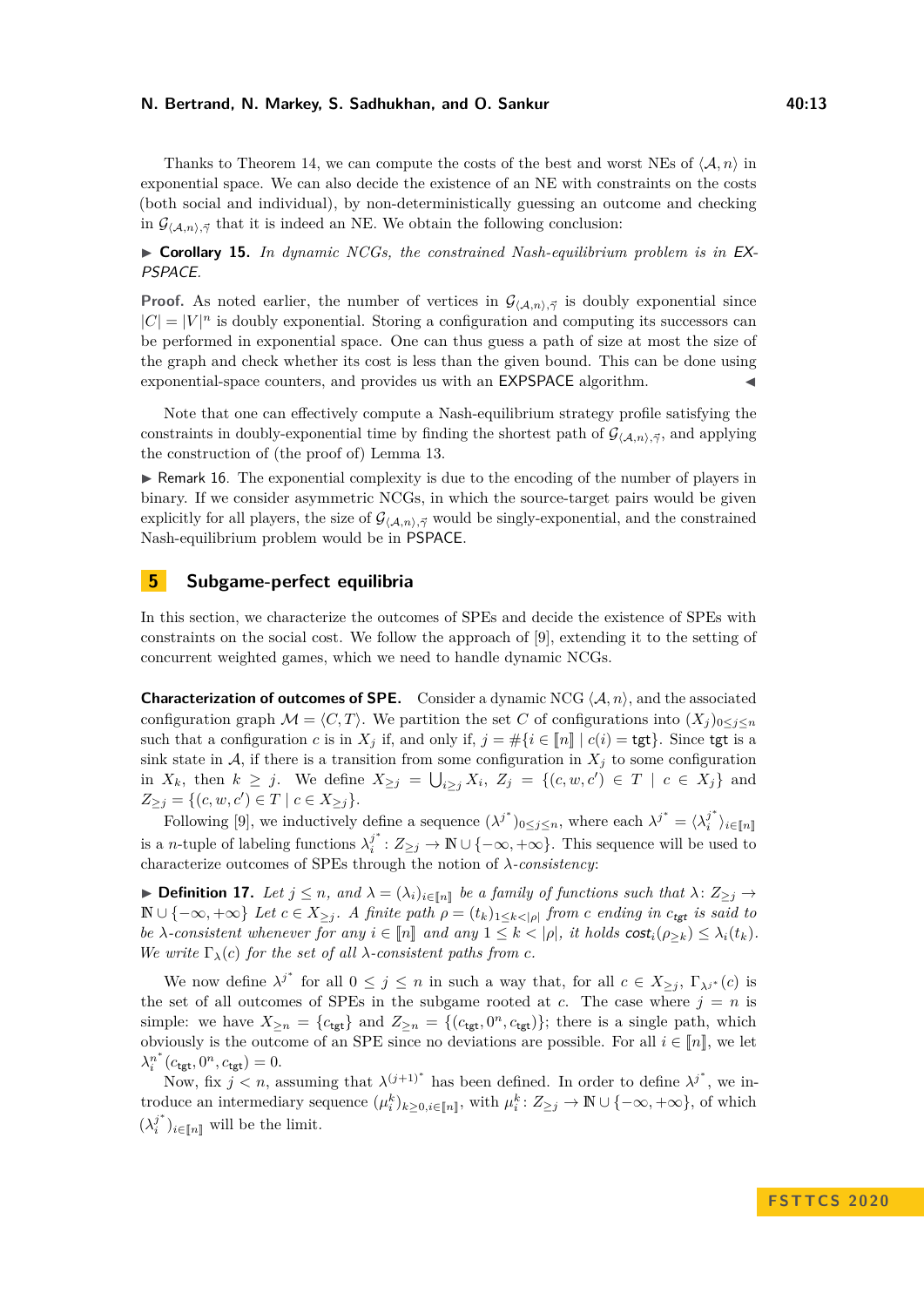#### **40:14 Dynamic Network Congestion Games**

Functions  $\mu_i^k$  mainly operate on  $Z_j = Z_{\geq j} \setminus Z_{\geq j+1}$ : for any  $e \in Z_{\geq j+1}$ , we let  $\mu_i^k(e) =$  $\lambda_i^{(j+1)^*}$  (**e**). Now, for **e** =  $(c, w, c') \in Z_j$ ,  $\mu_i^k(e)$  is defined inductively as follows:  $\mu_i^0(\mathbf{e}) = 0$  if  $c(i) = \text{tgt}$ , and  $\mu_i^0(\mathbf{e}) = +\infty$  otherwise;

for  $k > 0$ ,  $\mu^k$  is defined from  $\mu^{k-1}$  following three cases: if  $c(i) = \text{tgt}$ , then  $\mu_i^k(\mathbf{e}) = 0$ ; if  $\Gamma_{\mu^{k-1}}(c') = \emptyset$  for some  $(c, w', c') \in T$ , then  $\mu_i^k(\mathbf{e}) = -\infty$ ; otherwise,

$$
\mu_i^k(\mathbf{e}) = \min_{c'' \in \text{dev}_i(c, c')} \sup_{\rho \in \Gamma_{\mu^{l-1}}(c'')} (\text{cost}_i(c, c'') + \text{cost}_i(\rho))
$$

We can then prove that for any  $e \in Z_{\geq j}$  and any  $k > 0$ ,  $\mu_i^k(e) \geq \mu_i^{k-1}(e)$ . It follows that the sequence  $(\mu^k)_{k\geq 0}$  stabilizes, and we can define  $\lambda^{j^*}$  as its limit. Let  $\Gamma^* = \Gamma_{\lambda^{0^*}}$ . Then:

**Figure 18.** *A path*  $\rho$  *in*  $\mathcal{G} = \langle \mathcal{A}, n \rangle$  *is the outcome of an SPE if, and only if,*  $\rho \in \Gamma^*(c_{\text{src}})$ *.* 

**Algorithm.** It remains to compute the sequence  $(\mu^k)_{k \geq 0}$  (which will include checking nonemptiness of the corresponding Γ-sets), and to bound the stabilization time. To this aim, with any family  $\mu = (\mu_i)_{i \in \llbracket n \rrbracket}$  of functions as above and any configuration *c*, we associate an infinite-state *counter graph*  $\mathbb{C}[\mu, c] = \langle C', T' \rangle$  to capture all  $\mu$ -consistent paths from *c*: the set of vertices is  $C' = C \times (\mathbb{N} \cup \{+\infty\})^{[\![n]\!]};$ 

*T*<sup>*c*</sup> contains all edges  $((d, b), w, (d', b'))$  for which  $(d, w, d')$  is an edge of *M* and for all  $i \in [\![n]\!]$ ,  $b'(i) = 0$  if  $d(i) = \text{tgt}$ , and  $b'_i = \min\{b_i - w_i, \mu_i(d, w, d') - w_i\}$  otherwise (provided that  $b'_i \geq 0$  for all *i*, in order for  $(d', b')$  to be an edge of  $\mathbb{C}[\mu, c]$ ).

With the initial configuration *c*, we associate  $b^c$  such that  $b_i^c = 0$  if  $c(i) = \text{tgt}$  and  $b_i^c = +\infty$ otherwise: this configuration imposes no constraint, since no edges has been taken yet. Intuitively, in configuration  $(d, b)$ , *b* is used to enforce  $\mu$ -consistency: each edge taken along a path imposes a constraint on the cost of the players for the rest of the path; this constraint is added to the constraints of the earlier edges, and propagated along the path. We can prove that the number of reachable states from  $(c, b^c)$  in  $\mathbb{C}[\mu, c]$ , which we denote with  $|C'|_r$ , is bounded by  $|C| \cdot (n \cdot |V|^n \cdot \kappa)^{|V|}$ .

Computing  $\lambda^{j^*}$  from  $\lambda^{(j+1)^*}$  amounts to inductively computing  $(\mu_i^{k+1})_{i \in [\![ n ]\!]}$  from  $\mu^k$  for edges  $e = (c, w, c') \in Z_j$ , until stabilization. Since  $\mathbb{C}[\mu^k, d]$  can be proved to capture  $\mu^k$ consistent paths from *d*, the computation mainly amounts to checking the existence of paths in such counter graphs, which can be performed in doubly-exponential space. Stabilization can be shown to occur within  $|V|(1 + n \cdot \kappa \cdot |E|^n)$  steps. In the end:

#### ► **Theorem 19.** *The existence of SPEs in a dynamic NCG can be decided in 2EXPSPACE.*

 $\triangleright$  Remark 20. Again, our algorithm is not specific to the symmetric setting of our dynamic NCGs; in an asymmetric context, where the number of players would be given in unary, our algorithm would run in EXPSPACE.

**Existence of constrained SPEs.** The algorithm above can be extended to compute the cost of the best and worst SPEs, and to include constraints on the costs (both social and individual) of the SPEs we are looking for.

First, for any vector  $\vec{\gamma} = (\gamma_i)_{i \in [\![n]\!]}$ , we define the  $\vec{\gamma}$ -counter graph  $\mathbb{C}[\lambda^*, c_{\mathsf{src}}, \vec{\gamma}]$ , which is obtained from  $\mathbb{C}[\lambda^*, c_{\mathsf{src}}]$  by replacing the cost vector *w* on the edges with  $\vec{\gamma} \cdot w$ .

We can then compute the cost of a  $\vec{\gamma}$ -minimal SPE by checking existence of a path from  $(c_{\text{src}}, b^{c_{\text{src}}})$  to  $(c_{\text{tgt}}, b)$  in  $\mathbb{C}[\lambda^*, c_{\text{src}}, \vec{\gamma}]$ , which minimizes the  $\vec{\gamma}$ -weighted social cost. Again, letting  $\gamma_i = 1$  for all  $i \in [n]$ , a  $\vec{\gamma}$ -minimal SPE is a best SPE, while taking  $\gamma_i = -1$  for all  $i \in [n]$ , we get a worst SPE (maximizing social cost).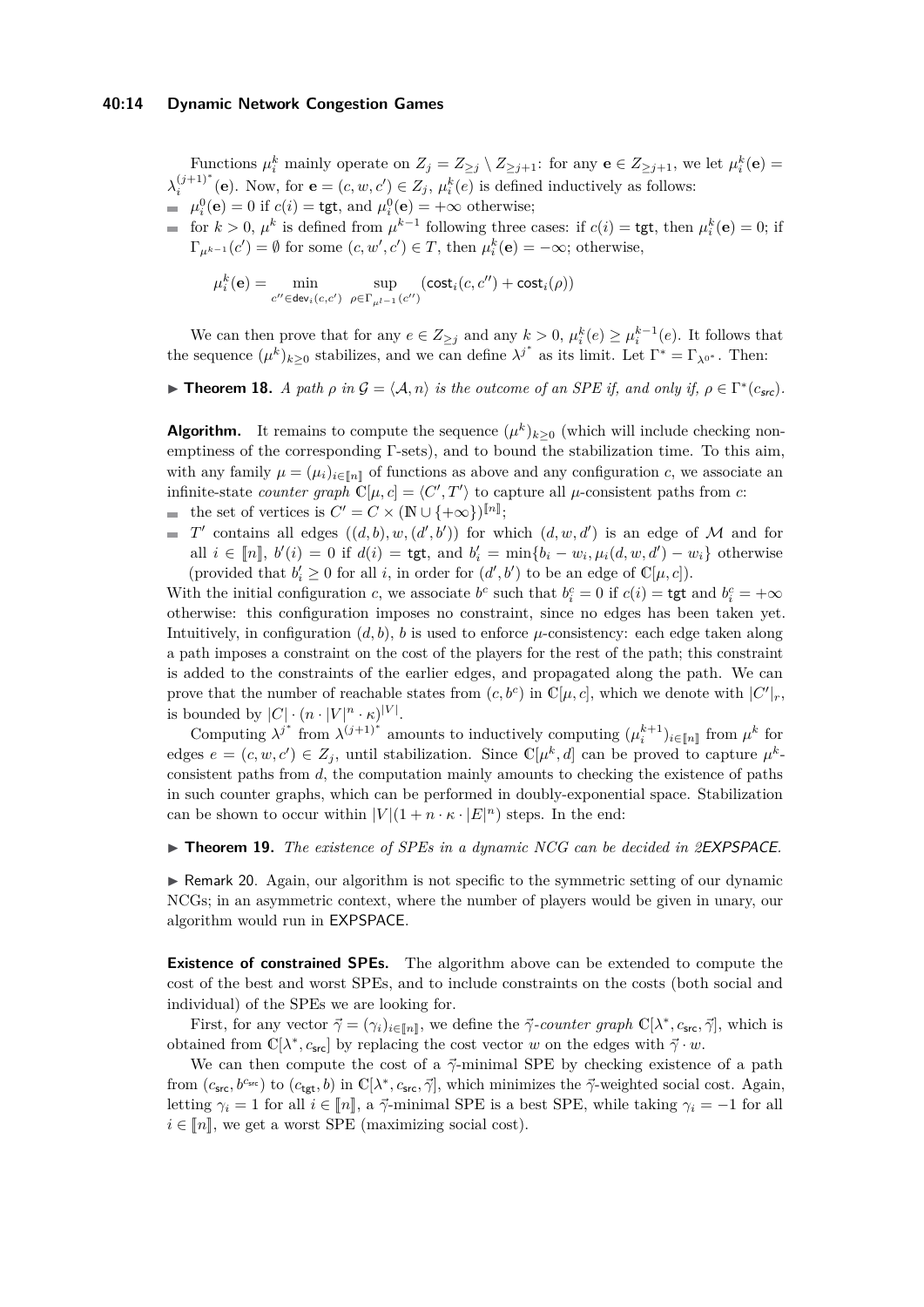We can also solve the constrained-SPE-existence problem by non-deterministically guessing an outcome and checking that it is a path in  $\mathbb{C}[\lambda^{0^*}, c_{\text{src}}]$  and that it satisfies the constraints. In each case, we can inductively build a strategy profile witnessing the fact that the selected path is the outcome of an SPE.

## **6 Conclusion and future works**

In this paper, we introduced dynamic network congestion games, and studied the complexity of various decision and computation problems concerning social optima, Nash equilibria and subgame perfect equilibria. Our algorithms allow us to compute the price of anarchy and price of stability for those games.

There are couple of areas that are left open in our discussion: possibly the foremost one being the complexity gaps of the decision problems we talked about. As of yet, we do not have interesting lower bounds for constraint NE or constraint SPE problem, so definitely one direction is there for completing the picture. Another aspect of what we do not address in this paper is to obtain *bounds* on PoA/PoSs of our model. Even though we are specifically interested in the measure(s) for a given instance, nonetheless obtaining such bounds could be interesting.

What we are mostly interested in as future work, is to compute how the price of anarchy and the price of stability (and costs of equilibria and social optimum) evolve when the number of players, seen as a parameter, grows.

#### **References**

- <span id="page-14-2"></span>**1** Elliot Anshelevich, Anirban Dasgupta, Jon Kleinberg, Éva Tardos, Tom Wexler, and Tim Roughgarden. The price of stability for network design with fair cost allocation. *SIAM Journal on Computing*, 38(4):1602–1623, 2008. [doi:10.1137/070680096](https://doi.org/10.1137/070680096).
- <span id="page-14-3"></span>**2** Guy Avni, Shibashis Guha, and Orna Kupferman. Timed network games. In Kim Guldstrand Larsen, Hans L. Bodlaender, and Jean-François Raskin, editors, *Proceedings of the 42nd International Symposium on Mathematical Foundations of Computer Science (MFCS'17)*, volume 84 of *Leibniz International Proceedings in Informatics*, pages 37:1–37:16. Leibniz-Zentrum für Informatik, August 2017. [doi:10.4230/LIPIcs.MFCS.2017.37](https://doi.org/10.4230/LIPIcs.MFCS.2017.37).
- <span id="page-14-4"></span>**3** Guy Avni, Shibashis Guha, and Orna Kupferman. Timed network games with clocks. In Igor Potapov, Paul G. Spirakis, and James Worrell, editors, *Proceedings of the 43rd International Symposium on Mathematical Foundations of Computer Science (MFCS'18)*, volume 117 of *Leibniz International Proceedings in Informatics*, pages 23:1–23:18. Leibniz-Zentrum für Informatik, August 2018. [doi:10.4230/LIPIcs.MFCS.2018.23](https://doi.org/10.4230/LIPIcs.MFCS.2018.23).
- <span id="page-14-6"></span>**4** Guy Avni, Thomas A. Henzinger, and Orna Kupferman. Dynamic resource allocation games. *Theoretical Computer Science*, 807:42–55, February 2020. [doi:10.1016/j.tcs.2019.06.031](https://doi.org/10.1016/j.tcs.2019.06.031).
- <span id="page-14-1"></span>**5** Baruch Awerbuch, Yossi Azar, and Amir Epstein. Large the price of routing unsplittable flow. In Harold N. Gabow and Ronald Fagin, editors, *Proceedings of the 37th Annual ACM Symposium on the Theory of Computing (STOC'05)*, pages 57–66. ACM Press, May 2005. [doi:10.1145/1060590.1060599](https://doi.org/10.1145/1060590.1060599).
- <span id="page-14-7"></span>**6** Nathalie Bertrand, Nicolas Markey, Suman Sadhukhan, and Ocan Sankur. Dynamic network congestion games. *CoRR*, abs/2009.13632, 2020. [arXiv:2009.13632](http://arxiv.org/abs/2009.13632).
- <span id="page-14-0"></span>**7** Dimitri P. Bertsekas and John N. Tsitsiklis. *Parallel and distributed computation: numerical methods*. Prentice Hall, 1989.
- <span id="page-14-5"></span>**8** Umang Bhaskar, Lisa Fleischer, and Elliot Anshelevich. A Stackelberg strategy for routing flow over time. *Games and Economic Behavior*, 92:232–247, July 2015. [doi:10.1016/j.geb.](https://doi.org/10.1016/j.geb.2013.09.004) [2013.09.004](https://doi.org/10.1016/j.geb.2013.09.004).